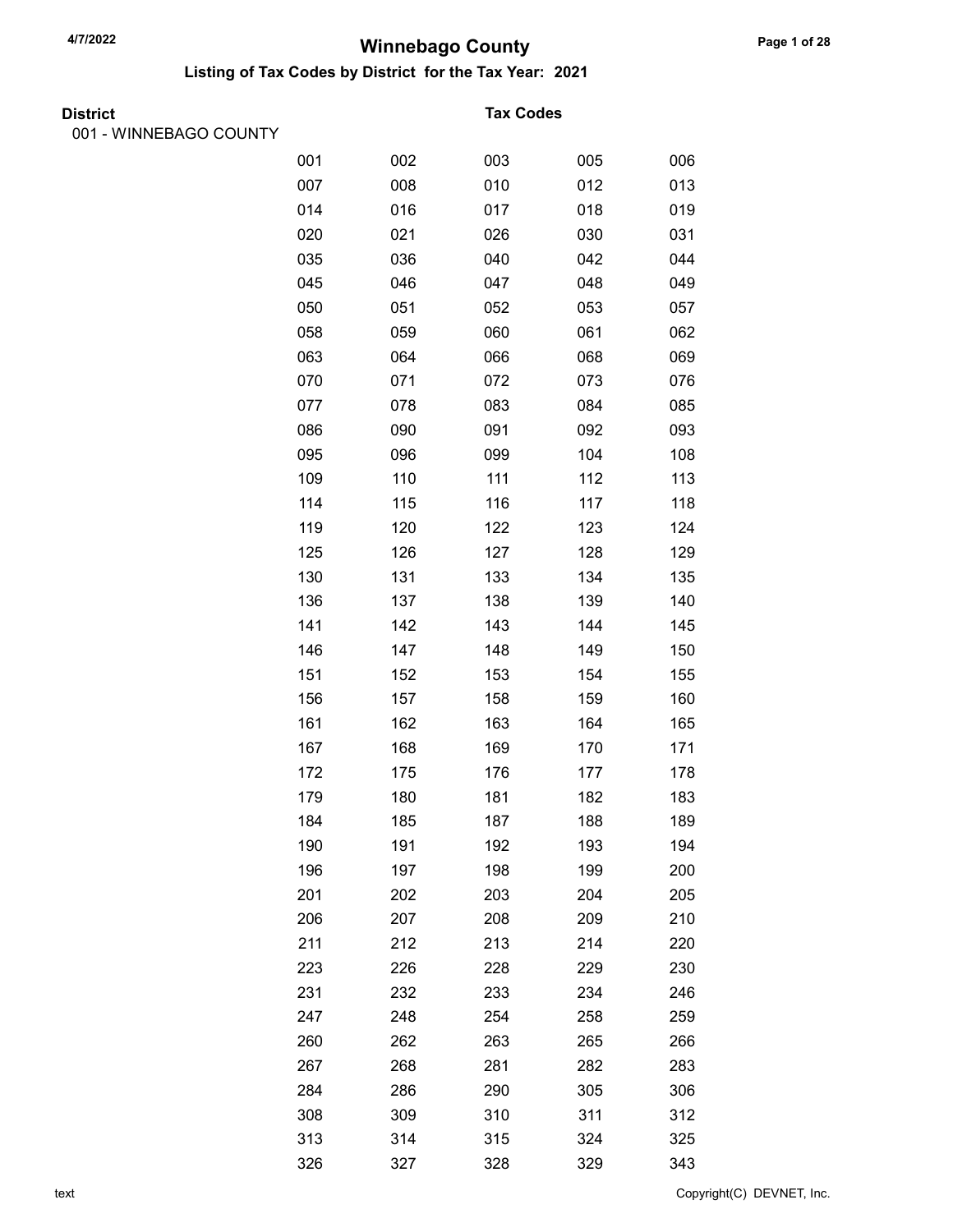Listing of Tax Codes by District for the Tax Year: 2021

**District** 

|     |     | <b>Tax Codes</b> |     |     |
|-----|-----|------------------|-----|-----|
| 347 | 348 | 351              | 358 | 359 |
| 360 | 361 | 362              | 363 | 364 |
| 365 | 366 | 367              | 368 | 369 |
| 370 | 372 | 373              | 374 | 378 |
| 379 | 380 | 381              | 382 | 383 |
| 385 | 386 | 391              | 392 | 393 |
| 394 | 396 | 397              | 400 | 401 |
| 402 | 403 | 404              | 405 | 406 |
| 407 | 408 | 409              | 410 | 411 |
| 412 | 413 | 414              | 415 | 416 |
| 417 | 418 | 419              | 420 | 421 |
| 422 | 423 | 424              | 425 | 426 |
| 427 | 428 | 429              | 430 | 433 |
| 434 | 435 | 436              | 438 | 439 |
| 440 | 441 | 442              | 443 | 444 |
| 447 | 448 | 450              | 451 | 452 |
| 453 | 454 | 455              | 456 | 457 |
| 458 | 460 |                  |     |     |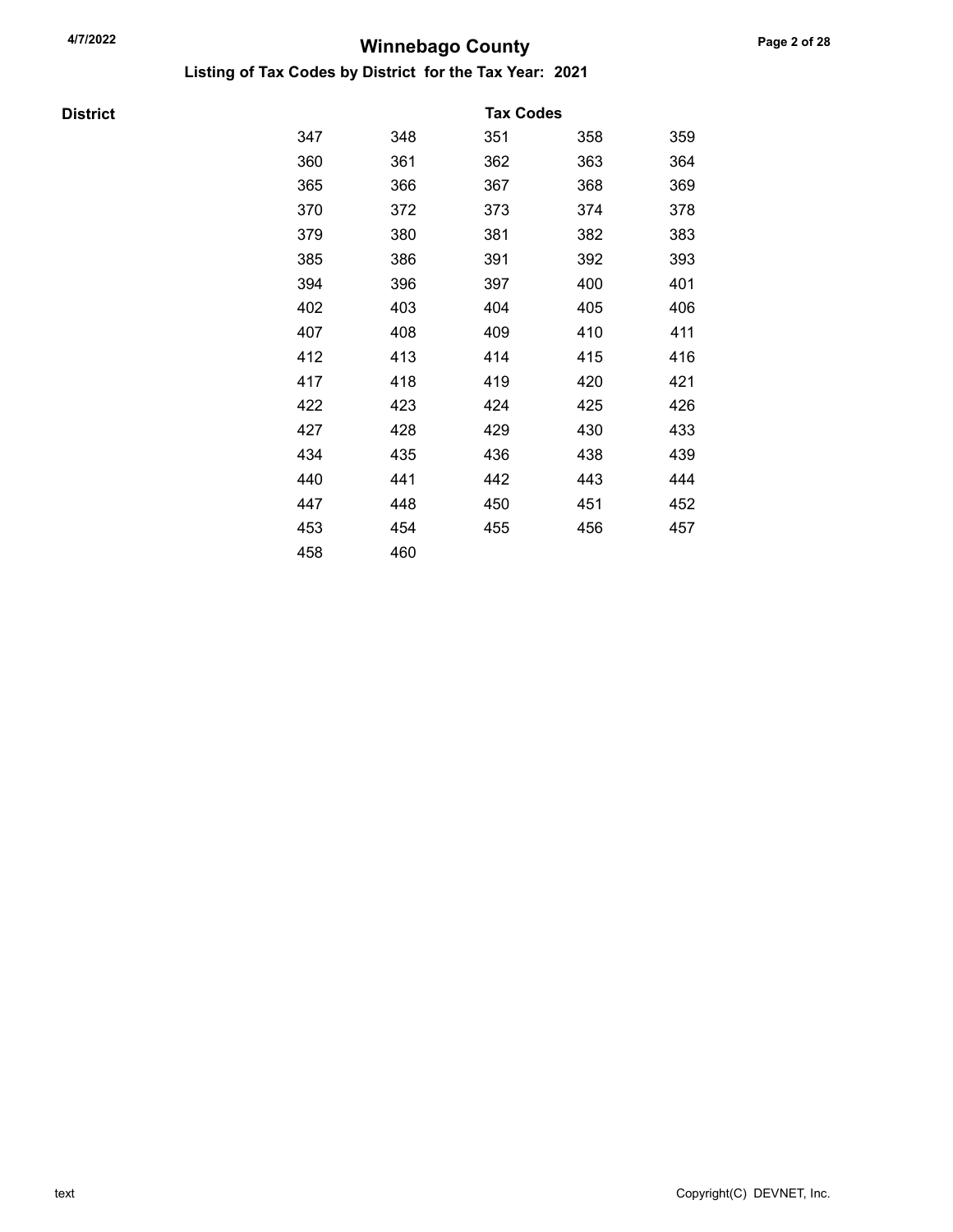Listing of Tax Codes by District for the Tax Year: 2021

|  | <b>District</b> |
|--|-----------------|
|  |                 |

002 - FOREST PRESERVE

#### **Tax Codes**

| <b>ICOLLINEOLINE</b> |     |     |     |     |     |
|----------------------|-----|-----|-----|-----|-----|
|                      | 001 | 002 | 003 | 005 | 006 |
|                      | 007 | 008 | 010 | 012 | 013 |
|                      | 014 | 016 | 017 | 018 | 019 |
|                      | 020 | 021 | 026 | 030 | 031 |
|                      | 035 | 036 | 040 | 042 | 044 |
|                      | 045 | 046 | 047 | 048 | 049 |
|                      | 050 | 051 | 052 | 053 | 057 |
|                      | 058 | 059 | 060 | 061 | 062 |
|                      | 063 | 064 | 066 | 068 | 069 |
|                      | 070 | 071 | 072 | 073 | 076 |
|                      | 077 | 078 | 083 | 084 | 085 |
|                      | 086 | 090 | 091 | 092 | 093 |
|                      | 095 | 096 | 099 | 104 | 108 |
|                      | 109 | 110 | 111 | 112 | 113 |
|                      | 114 | 115 | 116 | 117 | 118 |
|                      | 119 | 120 | 122 | 123 | 124 |
|                      | 125 | 126 | 127 | 128 | 129 |
|                      | 130 | 131 | 133 | 134 | 135 |
|                      | 136 | 137 | 138 | 139 | 140 |
|                      | 141 | 142 | 143 | 144 | 145 |
|                      | 146 | 147 | 148 | 149 | 150 |
|                      | 151 | 152 | 153 | 154 | 155 |
|                      | 156 | 157 | 158 | 159 | 160 |
|                      | 161 | 162 | 163 | 164 | 165 |
|                      | 167 | 168 | 169 | 170 | 171 |
|                      | 172 | 175 | 176 | 177 | 178 |
|                      | 179 | 180 | 181 | 182 | 183 |
|                      | 184 | 185 | 187 | 188 | 189 |
|                      | 190 | 191 | 192 | 193 | 194 |
|                      | 196 | 197 | 198 | 199 | 200 |
|                      | 201 | 202 | 203 | 204 | 205 |
|                      | 206 | 207 | 208 | 209 | 210 |
|                      | 211 | 212 | 213 | 214 | 220 |
|                      | 223 | 226 | 228 | 229 | 230 |
|                      | 231 | 232 | 233 | 234 | 246 |
|                      | 247 | 248 | 254 | 258 | 259 |
|                      | 260 | 262 | 263 | 265 | 266 |
|                      | 267 | 268 | 281 | 282 | 283 |
|                      | 284 | 286 | 290 | 305 | 306 |
|                      | 308 | 309 | 310 | 311 | 312 |
|                      | 313 | 314 | 315 | 324 | 325 |
|                      | 326 | 327 | 328 | 329 | 343 |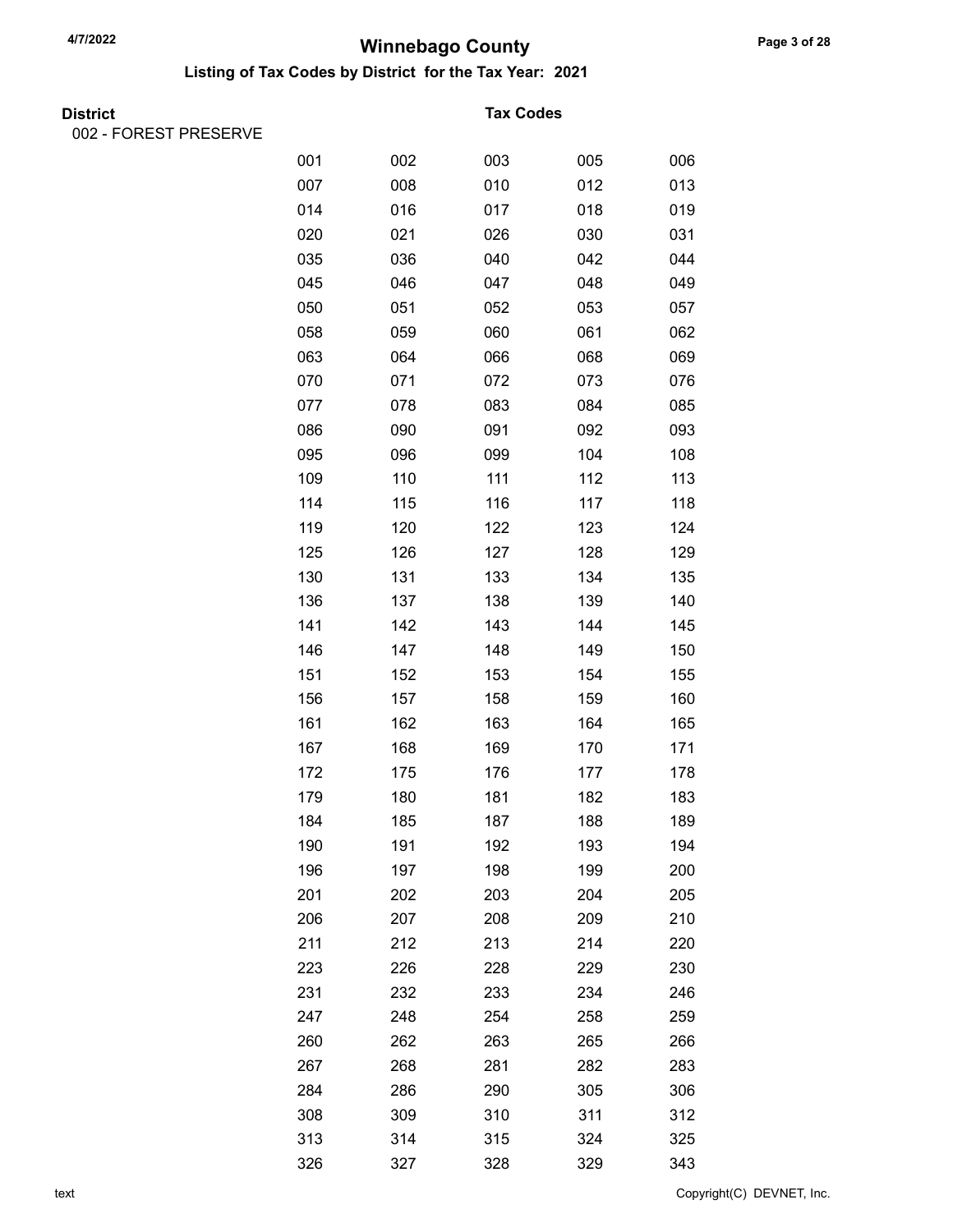| District                     |     |     | <b>Tax Codes</b> |     |     |
|------------------------------|-----|-----|------------------|-----|-----|
|                              | 347 | 348 | 351              | 358 | 359 |
|                              | 360 | 361 | 362              | 363 | 364 |
|                              | 365 | 366 | 367              | 368 | 369 |
|                              | 370 | 372 | 373              | 374 | 378 |
|                              | 379 | 380 | 381              | 382 | 383 |
|                              | 385 | 386 | 391              | 392 | 393 |
|                              | 394 | 396 | 397              | 400 | 401 |
|                              | 402 | 403 | 404              | 405 | 406 |
|                              | 407 | 408 | 409              | 410 | 411 |
|                              | 412 | 413 | 414              | 415 | 416 |
|                              | 417 | 418 | 419              | 420 | 421 |
|                              | 422 | 423 | 424              | 425 | 426 |
|                              | 427 | 428 | 429              | 430 | 433 |
|                              | 434 | 435 | 436              | 438 | 439 |
|                              | 440 | 441 | 442              | 443 | 444 |
|                              | 447 | 448 | 450              | 451 | 452 |
|                              | 453 | 454 | 455              | 456 | 457 |
|                              | 458 | 460 |                  |     |     |
| 003 - BURRITT TOWNSHIP       |     |     |                  |     |     |
|                              | 254 | 258 | 259              | 260 | 262 |
|                              | 263 | 265 | 266              | 267 | 268 |
| 004 - CHERRY VALLEY TOWNSHIP |     |     |                  |     |     |
|                              | 110 | 111 | 112              | 113 | 114 |
|                              | 115 | 116 | 119              | 120 | 122 |
|                              | 124 | 125 | 127              | 128 | 129 |
|                              | 343 | 366 | 367              | 383 | 386 |
|                              | 396 | 440 |                  |     |     |
| 005 - DURAND TOWNSHIP        |     |     |                  |     |     |
|                              | 228 | 229 | 230              | 231 | 232 |
|                              | 233 | 234 |                  |     |     |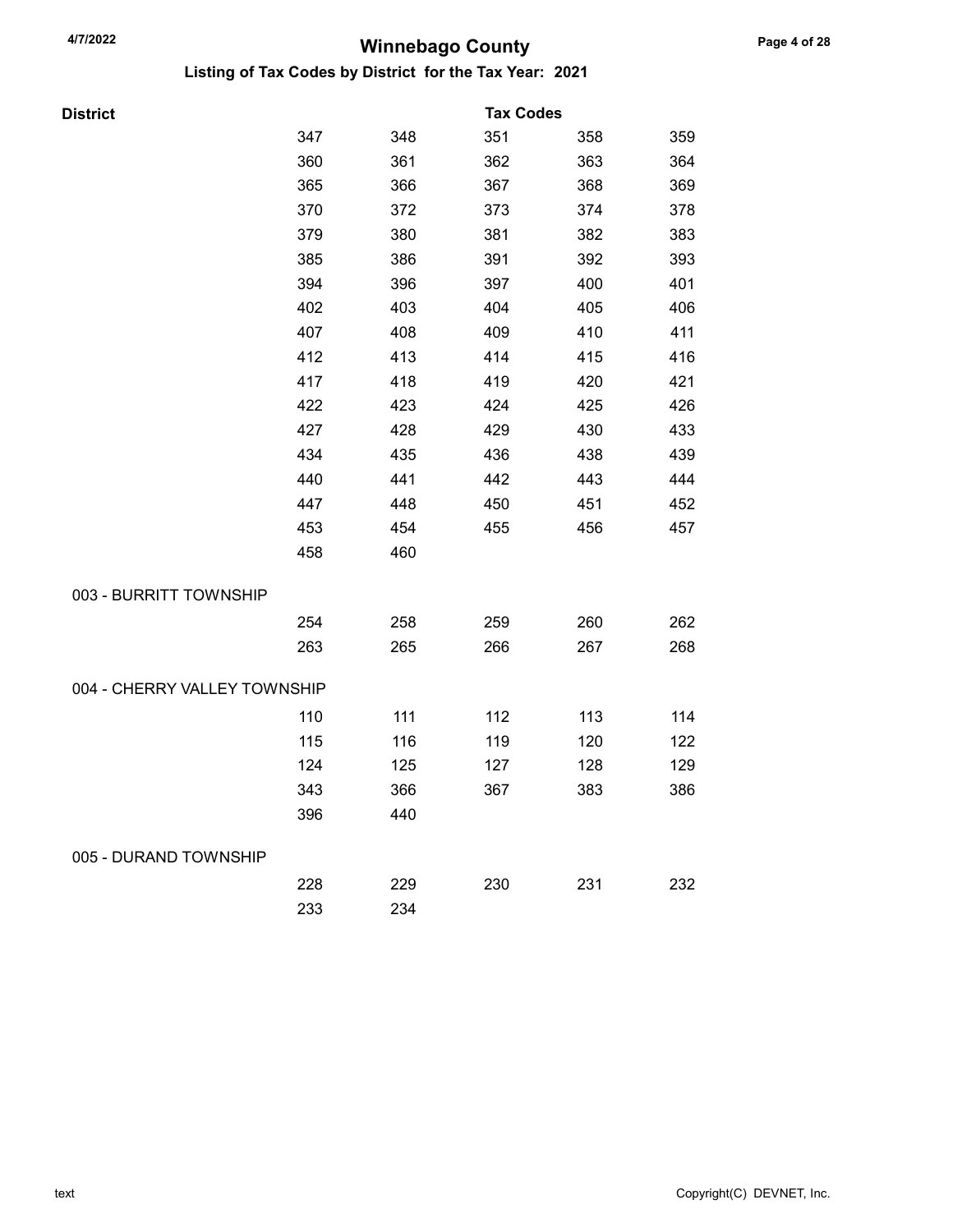| <b>District</b>           |     |     | <b>Tax Codes</b> |     |     |
|---------------------------|-----|-----|------------------|-----|-----|
| 006 - HARLEM TOWNSHIP     |     |     |                  |     |     |
|                           | 006 | 007 | 012              | 019 | 020 |
|                           | 026 | 042 | 045              | 049 | 078 |
|                           | 108 | 109 | 118              | 130 | 133 |
|                           | 134 | 135 | 136              | 137 | 138 |
|                           | 139 | 140 | 141              | 142 | 143 |
|                           | 144 | 145 | 147              | 149 | 151 |
|                           | 152 | 153 | 158              | 159 | 160 |
|                           | 163 | 164 | 194              | 208 | 413 |
|                           | 414 | 416 | 427              | 428 | 429 |
|                           | 430 | 433 | 434              | 435 | 442 |
|                           | 443 | 444 | 454              |     |     |
| 007 - HARRISON TOWNSHIP   |     |     |                  |     |     |
|                           | 246 | 247 | 248              |     |     |
| 008 - LAONA TOWNSHIP      |     |     |                  |     |     |
|                           | 212 | 220 |                  |     |     |
| 009 - OWEN TOWNSHIP       |     |     |                  |     |     |
|                           | 046 | 146 | 148              | 150 | 154 |
|                           | 155 | 156 | 157              | 161 | 162 |
|                           | 165 | 167 | 168              | 169 | 170 |
|                           | 171 | 172 | 200              | 358 | 359 |
|                           | 360 | 361 | 362              | 363 | 364 |
|                           | 365 | 368 | 369              |     |     |
| 010 - PECATONICA TOWNSHIP |     |     |                  |     |     |
|                           | 281 | 282 | 283              | 284 | 286 |
|                           | 425 |     |                  |     |     |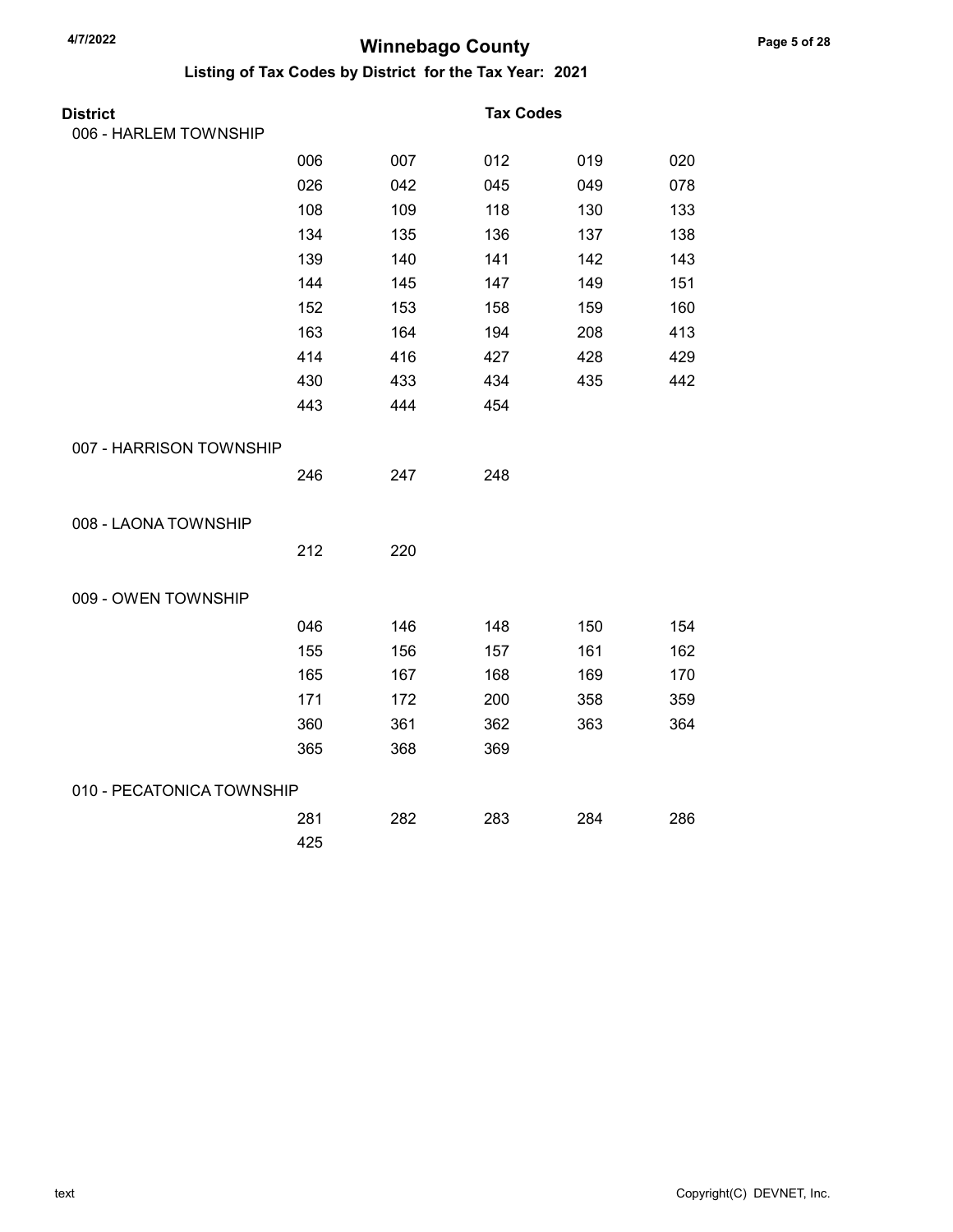| District                |     |     | <b>Tax Codes</b> |     |     |
|-------------------------|-----|-----|------------------|-----|-----|
| 011 - ROCKFORD TOWNSHIP |     |     |                  |     |     |
|                         | 001 | 002 | 003              | 005 | 008 |
|                         | 010 | 013 | 014              | 016 | 017 |
|                         | 018 | 021 | 030              | 031 | 035 |
|                         | 036 | 040 | 044              | 047 | 048 |
|                         | 050 | 051 | 052              | 053 | 057 |
|                         | 058 | 059 | 060              | 061 | 062 |
|                         | 063 | 064 | 066              | 069 | 070 |
|                         | 071 | 072 | 073              | 076 | 077 |
|                         | 083 | 084 | 085              | 086 | 090 |
|                         | 091 | 092 | 093              | 095 | 096 |
|                         | 099 | 104 | 117              | 123 | 126 |
|                         | 131 | 223 | 226              | 351 | 370 |
|                         | 372 | 373 | 374              | 378 | 379 |
|                         | 380 | 381 | 382              | 385 | 391 |
|                         | 392 | 393 | 394              | 397 | 400 |
|                         | 403 | 404 | 405              | 406 | 407 |
|                         | 408 | 409 | 410              | 411 | 412 |
|                         | 417 | 418 | 419              | 421 | 422 |
|                         | 423 | 424 | 426              | 436 | 438 |
|                         | 439 | 441 | 448              | 450 | 451 |
|                         | 452 | 453 | 455              | 456 | 460 |
| 012 - ROCKTON TOWNSHIP  |     |     |                  |     |     |
|                         | 190 | 191 | 193              | 197 | 201 |
|                         | 202 | 203 | 204              | 205 | 206 |
|                         | 290 | 348 | 401              | 402 | 420 |
|                         | 458 |     |                  |     |     |
| 013 - ROSCOE TOWNSHIP   |     |     |                  |     |     |
|                         | 068 | 175 | 176              | 177 | 178 |
|                         | 179 | 180 | 181              | 182 | 183 |
|                         | 184 | 185 | 187              | 188 | 189 |
|                         | 192 | 196 | 198              | 199 | 207 |
|                         | 209 | 347 | 415              | 447 | 457 |
| 014 - SEWARD TOWNSHIP   |     |     |                  |     |     |
|                         | 305 | 306 | 308              | 309 | 310 |
|                         | 311 | 312 | 313              | 314 |     |
| 015 - SHIRLAND TOWNSHIP |     |     |                  |     |     |
|                         | 210 | 211 | 213              | 214 |     |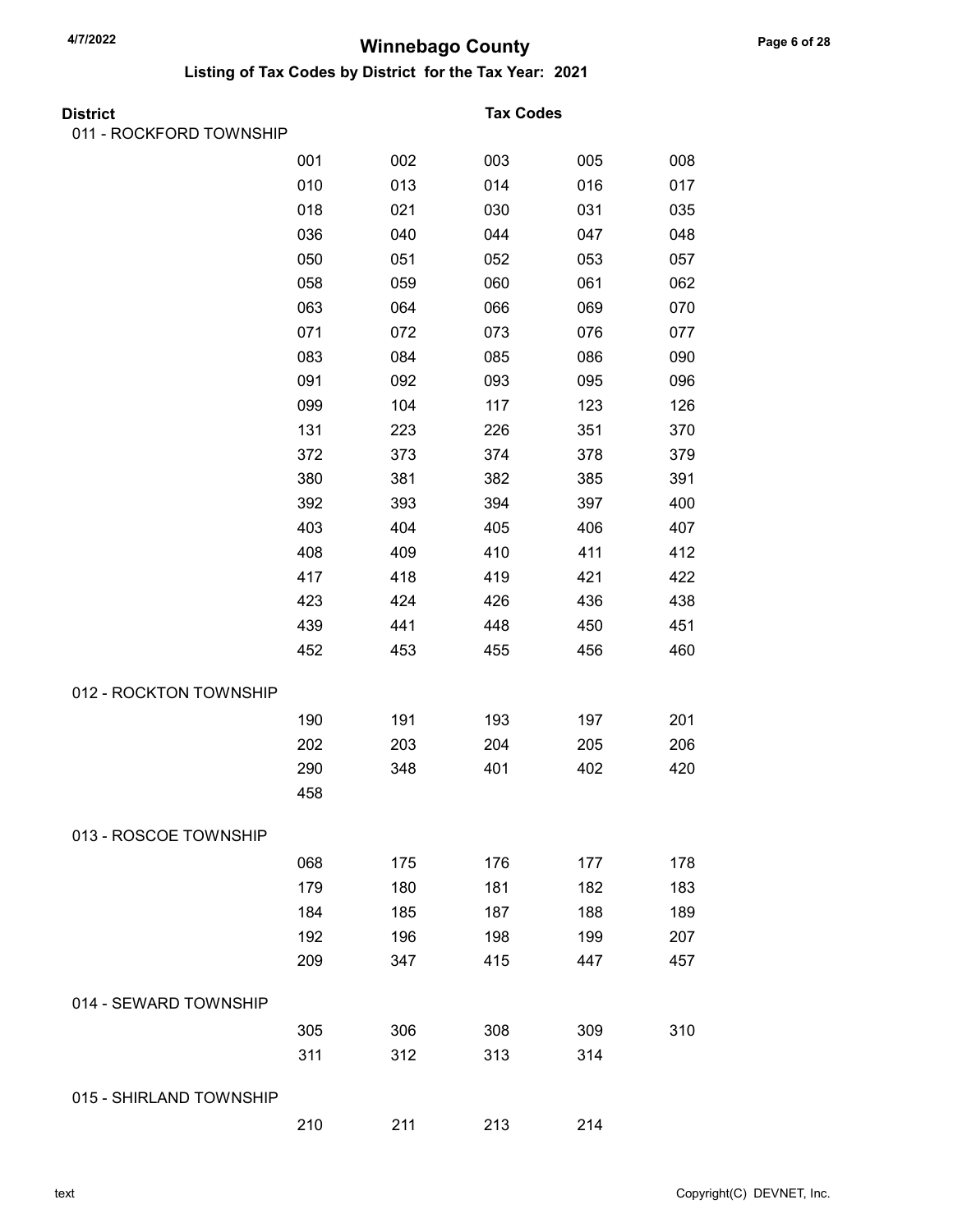| <b>District</b>              |     |     | <b>Tax Codes</b> |     |     |
|------------------------------|-----|-----|------------------|-----|-----|
| 016 - WINNEBAGO TOWNSHIP     |     |     |                  |     |     |
|                              | 315 | 324 | 325              | 326 | 327 |
|                              | 328 | 329 |                  |     |     |
| 017 - CHERRY VALLEY VILLAGE  |     |     |                  |     |     |
|                              | 072 | 119 | 120              | 124 | 125 |
|                              | 374 | 378 | 394              | 396 | 397 |
|                              | 439 | 440 | 452              |     |     |
| 018 - DURAND VILLAGE         |     |     |                  |     |     |
|                              | 228 | 229 | 233              |     |     |
| 019 - LOVES PARK CITY        |     |     |                  |     |     |
|                              | 002 | 006 | 007              | 008 | 012 |
|                              | 019 | 020 | 026              | 030 | 035 |
|                              | 044 | 045 | 070              | 076 | 077 |
|                              | 078 | 134 | 143              | 409 | 426 |
|                              | 427 | 428 | 442              | 443 | 444 |
|                              | 448 | 454 | 456              |     |     |
| 020 - MACHESNEY PARK VILLAGE |     |     |                  |     |     |
|                              | 108 | 109 | 118              | 133 | 137 |
|                              | 139 | 141 | 144              | 152 | 158 |
|                              | 168 | 183 | 358              | 359 | 365 |
|                              | 368 | 413 | 414              | 416 | 429 |
|                              | 430 | 433 | 435              |     |     |
| 021 - NEW MILFORD VILLAGE    |     |     |                  |     |     |
|                              | 370 | 372 | 373              | 379 | 380 |
|                              | 385 | 386 | 393              | 441 |     |
| 022 - PECATONICA VILLAGE     |     |     |                  |     |     |
|                              | 286 | 425 |                  |     |     |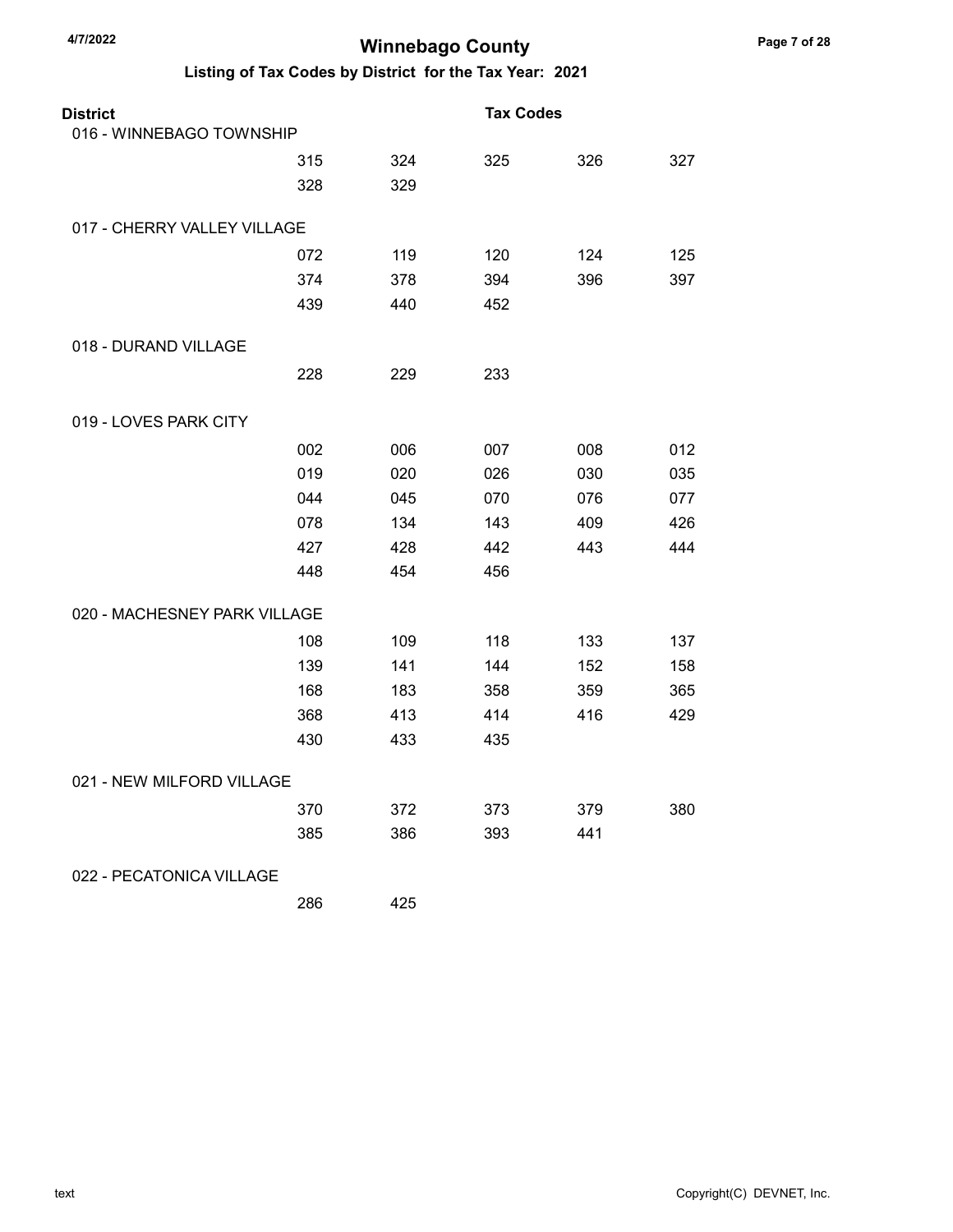| <b>District</b>          |     |     | <b>Tax Codes</b> |     |     |
|--------------------------|-----|-----|------------------|-----|-----|
| 023 - ROCKFORD CITY      |     |     |                  |     |     |
|                          | 001 | 014 | 021              | 036 | 046 |
|                          | 047 | 048 | 085              | 086 | 112 |
|                          | 116 | 117 | 123              | 126 | 127 |
|                          | 131 | 146 | 154              | 157 | 172 |
|                          | 223 | 226 | 258              | 259 | 315 |
|                          | 327 | 361 | 381              | 382 | 383 |
|                          | 391 | 392 | 400              | 403 | 404 |
|                          | 405 | 406 | 407              | 408 | 410 |
|                          | 411 | 412 | 417              | 418 | 419 |
|                          | 421 | 422 | 423              | 424 | 436 |
|                          | 450 | 451 | 453              | 455 | 460 |
| 024 - ROCKTON VILLAGE    |     |     |                  |     |     |
|                          | 197 | 198 | 199              | 204 | 401 |
|                          | 402 | 420 |                  |     |     |
| 025 - ROSCOE VILLAGE     |     |     |                  |     |     |
|                          | 049 | 068 | 130              | 138 | 149 |
|                          | 185 | 189 | 192              | 200 | 205 |
|                          | 206 | 207 | 209              | 447 |     |
| 026 - SOUTH BELOIT CITY  |     |     |                  |     |     |
|                          | 175 | 177 | 190              | 201 | 290 |
|                          | 347 | 348 | 415              | 457 | 458 |
| 027 - WINNEBAGO VILLAGE  |     |     |                  |     |     |
|                          | 325 | 328 |                  |     |     |
|                          |     |     |                  |     |     |
| 030 - BLACKHAWK FIRE     |     |     |                  |     |     |
|                          | 064 | 066 | 069              | 071 |     |
| 031 - CHERRY VALLEY FIRE |     |     |                  |     |     |
|                          | 003 | 005 | 017              | 018 | 072 |
|                          | 110 | 111 | 113              | 114 | 115 |
|                          | 119 | 120 | 122              | 124 | 125 |
|                          | 128 | 129 | 343              | 366 | 367 |
|                          | 374 | 378 | 386              | 396 | 397 |
|                          | 439 | 440 |                  |     |     |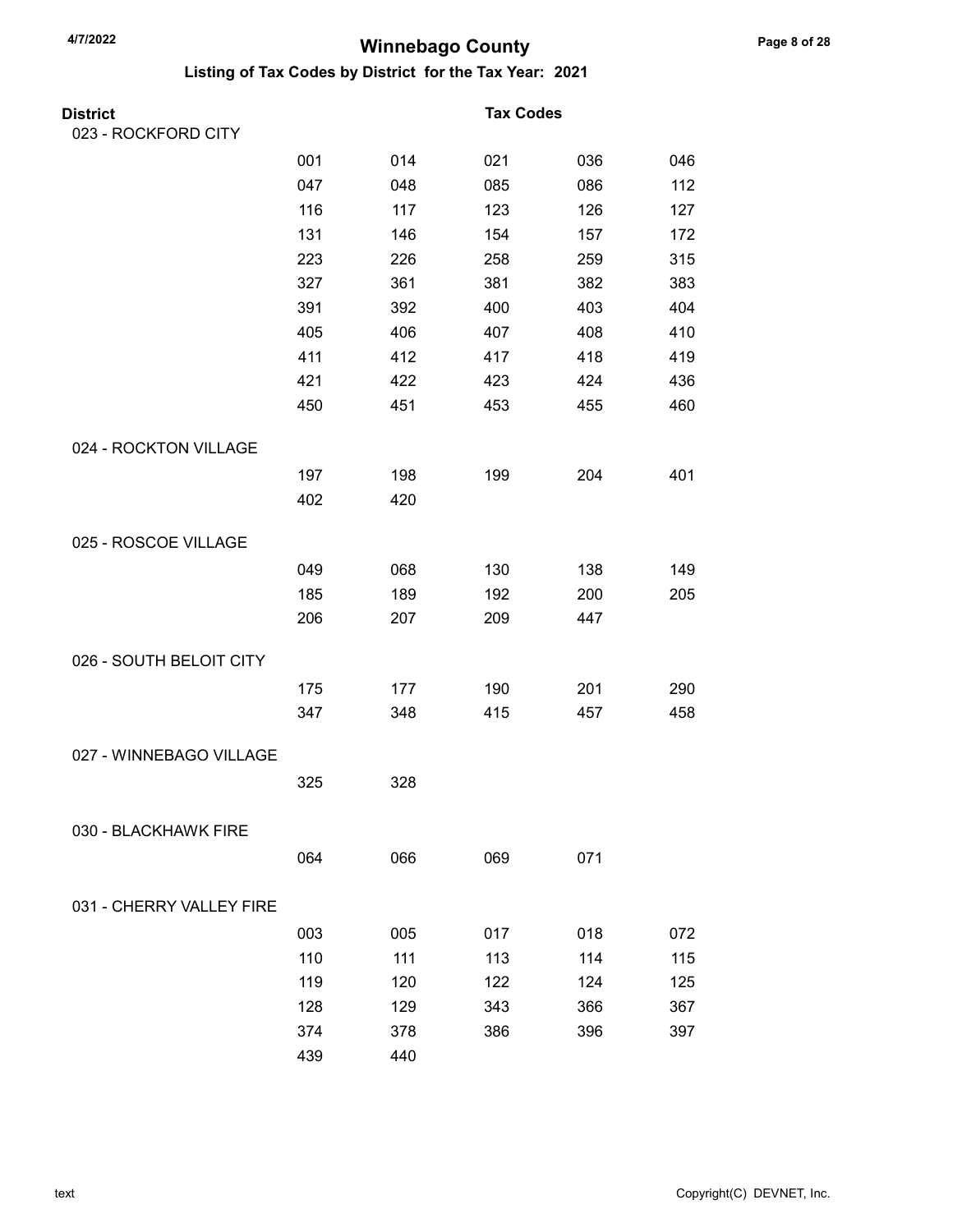| 4/7/2022                                                | <b>Winnebago County</b> |     |                  |     |     |
|---------------------------------------------------------|-------------------------|-----|------------------|-----|-----|
| Listing of Tax Codes by District for the Tax Year: 2021 |                         |     |                  |     |     |
| <b>District</b><br>033 - FIRE 1                         |                         |     | <b>Tax Codes</b> |     |     |
|                                                         | 211                     | 212 | 214              | 220 | 228 |
|                                                         | 229                     | 230 | 231              | 232 | 233 |
|                                                         | 234                     | 246 | 247              | 248 |     |
| 034 - GERMAN VALLEY FIRE                                |                         |     |                  |     |     |
|                                                         | 313                     |     |                  |     |     |
| 035 - HARLEM-ROSCOE FIRE                                |                         |     |                  |     |     |
|                                                         | 049                     | 068 | 108              | 109 | 118 |
|                                                         | 130                     | 133 | 135              | 136 | 137 |
|                                                         | 138                     | 141 | 149              | 151 | 152 |
|                                                         | 153                     | 163 | 179              | 180 | 181 |
|                                                         | 182                     | 183 | 184              | 185 | 187 |
|                                                         | 188                     | 189 | 192              | 196 | 198 |
|                                                         | 199                     | 207 | 208              | 209 | 413 |
|                                                         | 414                     | 429 | 430              | 433 | 434 |
|                                                         | 435                     | 447 |                  |     |     |
| 036 - NEW MILFORD FIRE                                  |                         |     |                  |     |     |
|                                                         | 053                     | 092 | 093              | 095 | 096 |
|                                                         | 099                     | 351 | 370              | 372 | 373 |
|                                                         | 379                     | 380 | 385              | 393 | 394 |
|                                                         | 438                     | 441 | 452              |     |     |
| 037 - NORTH PARK FIRE                                   |                         |     |                  |     |     |
|                                                         | 010                     | 013 | 031              | 040 | 042 |
|                                                         | 061                     | 139 | 140              | 142 | 144 |
|                                                         | 145                     | 147 | 158              | 159 | 160 |
|                                                         | 164                     | 194 | 416              |     |     |
| 038 - NORTHWEST FIRE                                    |                         |     |                  |     |     |
|                                                         | 050                     | 051 | 052              | 148 | 150 |
|                                                         | 156                     | 161 | 162              | 167 | 169 |
|                                                         | 170                     | 171 | 358              | 359 | 360 |
|                                                         | 362                     | 363 | 365              | 368 | 369 |
| 039 - PECATONICA FIRE                                   |                         |     |                  |     |     |
|                                                         | 263                     | 267 | 268              | 281 | 282 |
|                                                         | 286                     | 305 | 308              | 309 | 310 |
|                                                         | 312                     | 314 | 425              |     |     |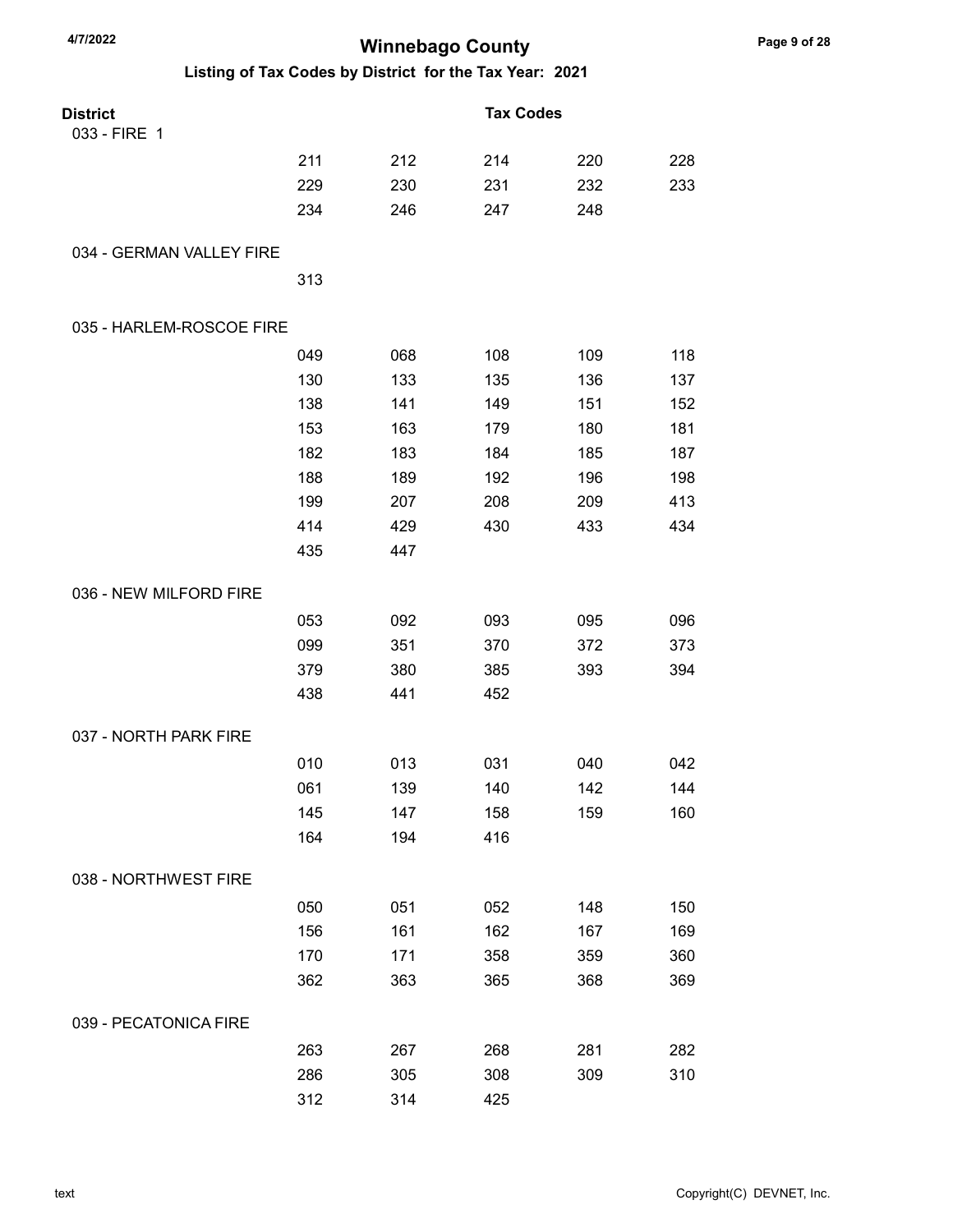## Winnebago County

| <b>District</b>          |     |     | <b>Tax Codes</b> |     |     |
|--------------------------|-----|-----|------------------|-----|-----|
| 040 - ROCK RIVER FIRE    |     |     |                  |     |     |
|                          | 084 | 104 |                  |     |     |
| 041 - ROCKTON FIRE       |     |     |                  |     |     |
|                          | 155 | 165 | 168              | 191 | 193 |
|                          | 197 | 200 | 202              | 203 | 204 |
|                          | 205 | 206 | 210              | 213 | 364 |
|                          | 401 | 402 | 420              |     |     |
| 042 - STILLMAN FIRE      |     |     |                  |     |     |
|                          | 090 | 091 |                  |     |     |
| 043 - WEST SUBURBAN FIRE |     |     |                  |     |     |
|                          | 057 | 058 | 059              | 060 | 062 |
|                          | 063 | 073 | 083              |     |     |
| 044 - W B S FIRE         |     |     |                  |     |     |
|                          | 254 | 260 | 262              | 265 | 266 |
|                          | 283 | 284 | 306              | 311 | 324 |
|                          | 325 | 326 | 328              | 329 |     |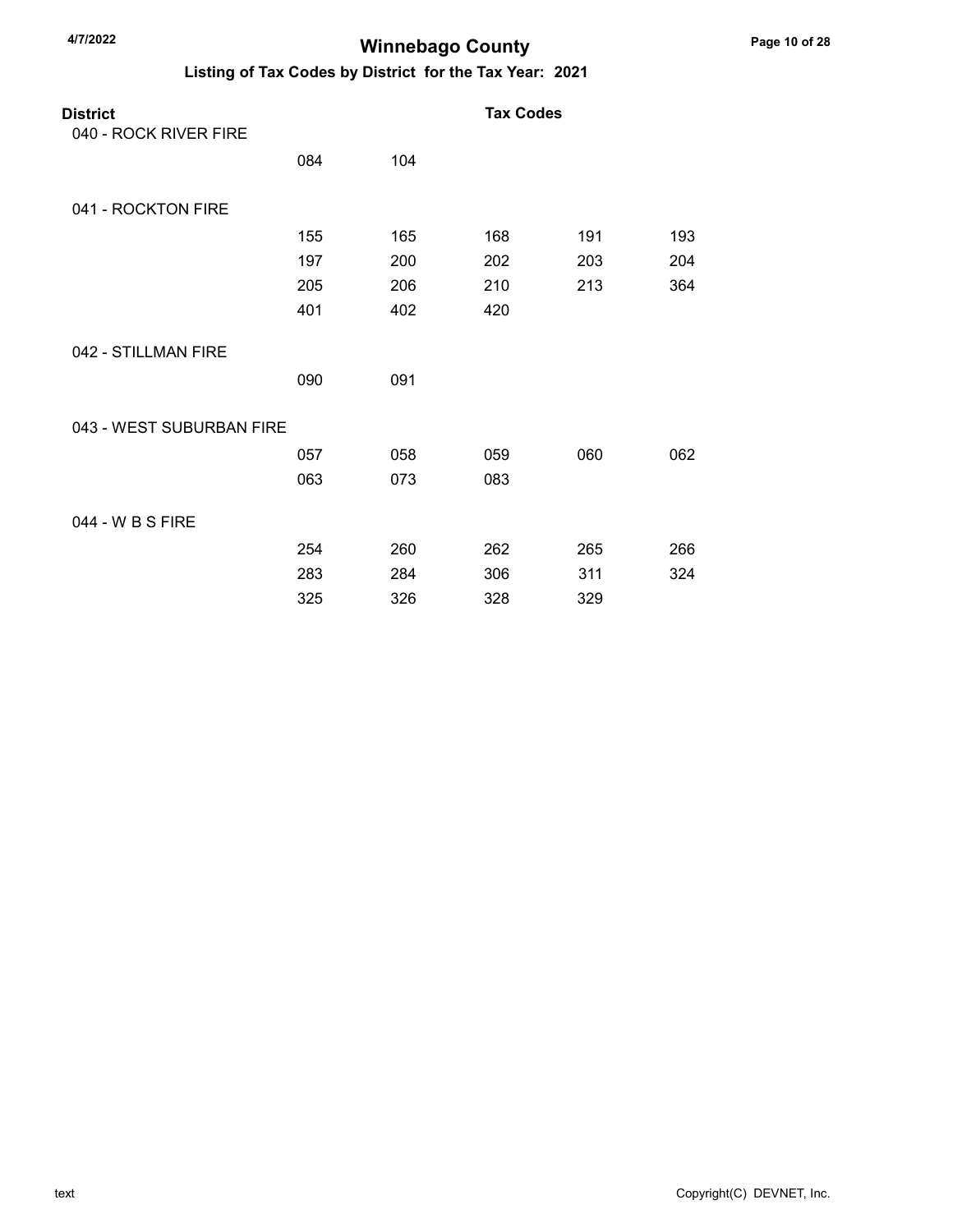| <b>District</b>               |     |     | <b>Tax Codes</b> |     |     |
|-------------------------------|-----|-----|------------------|-----|-----|
| 046 - ROCKFORD PARK DISTRICT  |     |     |                  |     |     |
|                               | 001 | 002 | 003              | 005 | 006 |
|                               | 007 | 008 | 010              | 013 | 014 |
|                               | 016 | 017 | 018              | 019 | 020 |
|                               | 021 | 026 | 030              | 031 | 035 |
|                               | 036 | 040 | 042              | 044 | 046 |
|                               | 047 | 048 | 050              | 051 | 052 |
|                               | 053 | 057 | 058              | 059 | 060 |
|                               | 061 | 062 | 063              | 064 | 066 |
|                               | 069 | 070 | 071              | 073 | 076 |
|                               | 077 | 078 | 083              | 084 | 085 |
|                               | 086 | 096 | 099              | 104 | 113 |
|                               | 117 | 124 | 125              | 126 | 127 |
|                               | 128 | 129 | 142              | 146 | 147 |
|                               | 150 | 151 | 152              | 154 | 158 |
|                               | 159 | 171 | 172              | 223 | 226 |
|                               | 343 | 370 | 372              | 374 | 378 |
|                               | 380 | 381 | 382              | 383 | 385 |
|                               | 386 | 391 | 392              | 400 | 403 |
|                               | 404 | 405 | 406              | 407 | 408 |
|                               | 409 | 410 | 411              | 412 | 417 |
|                               | 418 | 419 | 421              | 422 | 423 |
|                               | 424 | 426 | 427              | 428 | 436 |
|                               | 442 | 444 | 448              | 450 | 451 |
|                               | 453 | 454 | 455              | 456 | 460 |
| 047 - SUMNER PARK             |     |     |                  |     |     |
|                               | 281 | 282 | 283              | 284 | 286 |
|                               | 306 | 308 | 309              | 312 | 425 |
| 048 - WINNEBAGO PARK DISTRICT |     |     |                  |     |     |
|                               | 315 | 324 | 325              | 326 | 327 |
|                               | 328 | 329 |                  |     |     |
| 049 - SEWARD PARK DISTRICT    |     |     |                  |     |     |
|                               | 305 | 310 | 311              | 313 | 314 |
| 050 - DURAND SANITARY         |     |     |                  |     |     |
|                               | 228 | 233 | 234              |     |     |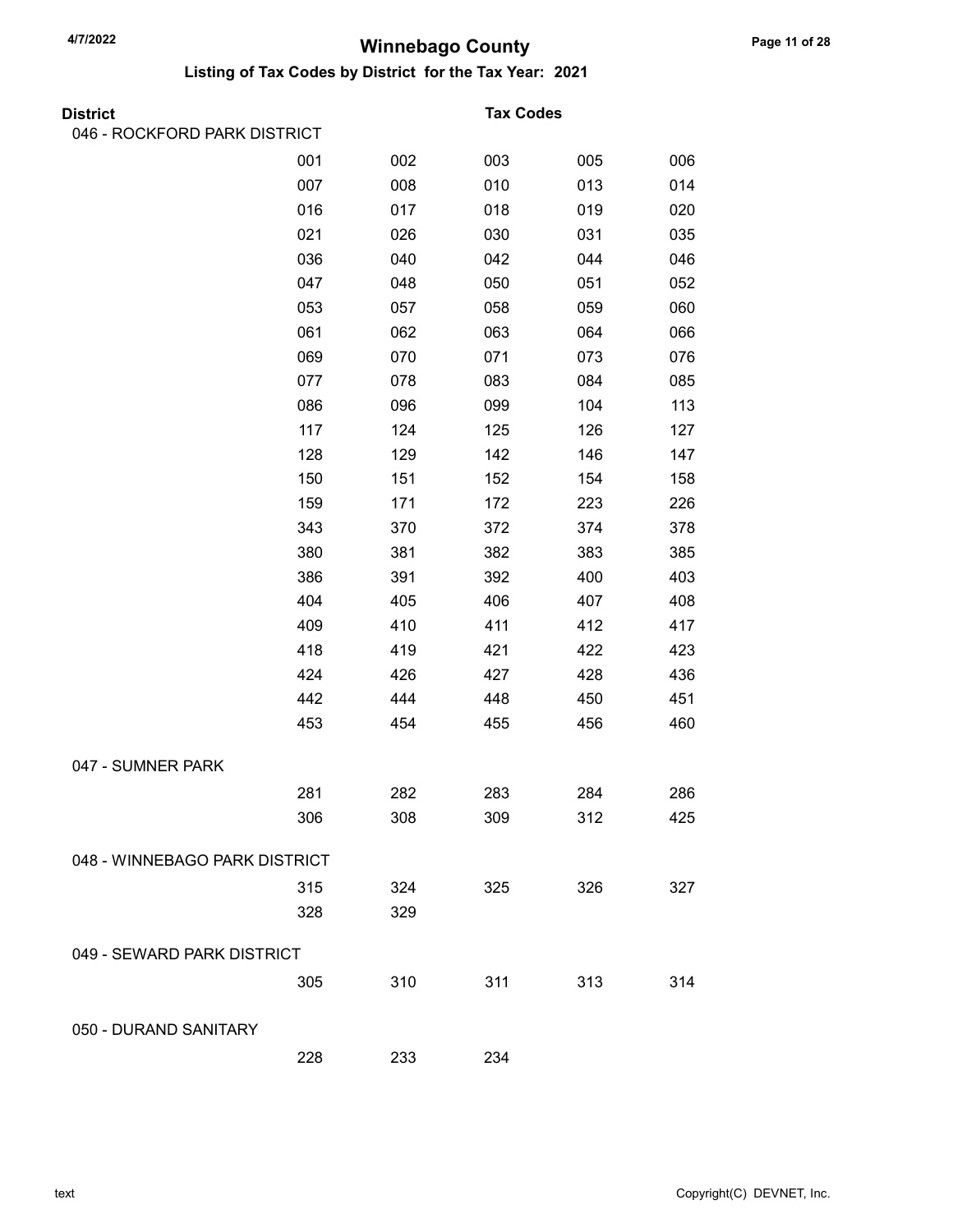| 051 - FOUR RIVERS SANITATION AUTHORITY<br>001<br>006<br>008<br>010<br>002<br>014<br>013<br>016<br>017<br>018<br>021<br>026<br>030<br>042<br>045<br>047<br>048<br>049<br>053<br>050<br>059<br>061<br>057<br>062<br>066<br>068<br>069<br>078<br>070<br>077<br>083<br>085<br>086<br>104<br>109<br>110<br>111<br>112<br>113<br>117<br>118<br>119<br>123<br>124<br>126<br>127<br>133<br>143<br>146<br>144<br>147<br>148<br>151<br>152<br>153<br>158<br>172<br>160<br>170<br>171<br>187<br>188<br>189<br>194<br>196<br>199<br>200<br>206<br>207<br>208<br>209<br>223<br>226<br>328<br>329<br>343<br>361<br>365<br>369<br>372<br>381<br>391<br>373<br>378<br>385<br>392<br>403<br>404<br>405<br>400<br>406<br>407<br>410<br>408<br>409<br>412<br>416<br>418<br>414<br>417<br>419<br>421<br>422<br>423<br>424<br>426<br>428<br>430<br>433<br>434<br>435<br>444<br>448<br>436<br>442<br>450<br>451<br>456<br>460<br>455<br>052 - PRESTON & CENTRAL TIF<br>126<br>053 - SEWARD SANITARY<br>314<br>054 - CHERRY VALLEY LIBRARY<br>003<br>017<br>072<br>095<br>096<br>110<br>113<br>114<br>119<br>120<br>122<br>124<br>125<br>129<br>366<br>367<br>370<br>372<br>374<br>378<br>386 | <b>District</b> |     | <b>Tax Codes</b> |     |     |
|------------------------------------------------------------------------------------------------------------------------------------------------------------------------------------------------------------------------------------------------------------------------------------------------------------------------------------------------------------------------------------------------------------------------------------------------------------------------------------------------------------------------------------------------------------------------------------------------------------------------------------------------------------------------------------------------------------------------------------------------------------------------------------------------------------------------------------------------------------------------------------------------------------------------------------------------------------------------------------------------------------------------------------------------------------------------------------------------------------------------------------------------------------------------|-----------------|-----|------------------|-----|-----|
|                                                                                                                                                                                                                                                                                                                                                                                                                                                                                                                                                                                                                                                                                                                                                                                                                                                                                                                                                                                                                                                                                                                                                                        |                 |     |                  |     |     |
|                                                                                                                                                                                                                                                                                                                                                                                                                                                                                                                                                                                                                                                                                                                                                                                                                                                                                                                                                                                                                                                                                                                                                                        |                 |     |                  |     |     |
|                                                                                                                                                                                                                                                                                                                                                                                                                                                                                                                                                                                                                                                                                                                                                                                                                                                                                                                                                                                                                                                                                                                                                                        |                 |     |                  |     |     |
|                                                                                                                                                                                                                                                                                                                                                                                                                                                                                                                                                                                                                                                                                                                                                                                                                                                                                                                                                                                                                                                                                                                                                                        |                 |     |                  |     |     |
|                                                                                                                                                                                                                                                                                                                                                                                                                                                                                                                                                                                                                                                                                                                                                                                                                                                                                                                                                                                                                                                                                                                                                                        |                 |     |                  |     |     |
|                                                                                                                                                                                                                                                                                                                                                                                                                                                                                                                                                                                                                                                                                                                                                                                                                                                                                                                                                                                                                                                                                                                                                                        |                 |     |                  |     |     |
|                                                                                                                                                                                                                                                                                                                                                                                                                                                                                                                                                                                                                                                                                                                                                                                                                                                                                                                                                                                                                                                                                                                                                                        |                 |     |                  |     |     |
|                                                                                                                                                                                                                                                                                                                                                                                                                                                                                                                                                                                                                                                                                                                                                                                                                                                                                                                                                                                                                                                                                                                                                                        |                 |     |                  |     |     |
|                                                                                                                                                                                                                                                                                                                                                                                                                                                                                                                                                                                                                                                                                                                                                                                                                                                                                                                                                                                                                                                                                                                                                                        |                 |     |                  |     |     |
|                                                                                                                                                                                                                                                                                                                                                                                                                                                                                                                                                                                                                                                                                                                                                                                                                                                                                                                                                                                                                                                                                                                                                                        |                 |     |                  |     |     |
|                                                                                                                                                                                                                                                                                                                                                                                                                                                                                                                                                                                                                                                                                                                                                                                                                                                                                                                                                                                                                                                                                                                                                                        |                 |     |                  |     |     |
|                                                                                                                                                                                                                                                                                                                                                                                                                                                                                                                                                                                                                                                                                                                                                                                                                                                                                                                                                                                                                                                                                                                                                                        |                 |     |                  |     |     |
|                                                                                                                                                                                                                                                                                                                                                                                                                                                                                                                                                                                                                                                                                                                                                                                                                                                                                                                                                                                                                                                                                                                                                                        |                 |     |                  |     |     |
|                                                                                                                                                                                                                                                                                                                                                                                                                                                                                                                                                                                                                                                                                                                                                                                                                                                                                                                                                                                                                                                                                                                                                                        |                 |     |                  |     |     |
|                                                                                                                                                                                                                                                                                                                                                                                                                                                                                                                                                                                                                                                                                                                                                                                                                                                                                                                                                                                                                                                                                                                                                                        |                 |     |                  |     |     |
|                                                                                                                                                                                                                                                                                                                                                                                                                                                                                                                                                                                                                                                                                                                                                                                                                                                                                                                                                                                                                                                                                                                                                                        |                 |     |                  |     |     |
|                                                                                                                                                                                                                                                                                                                                                                                                                                                                                                                                                                                                                                                                                                                                                                                                                                                                                                                                                                                                                                                                                                                                                                        |                 |     |                  |     |     |
|                                                                                                                                                                                                                                                                                                                                                                                                                                                                                                                                                                                                                                                                                                                                                                                                                                                                                                                                                                                                                                                                                                                                                                        |                 |     |                  |     |     |
|                                                                                                                                                                                                                                                                                                                                                                                                                                                                                                                                                                                                                                                                                                                                                                                                                                                                                                                                                                                                                                                                                                                                                                        |                 |     |                  |     |     |
|                                                                                                                                                                                                                                                                                                                                                                                                                                                                                                                                                                                                                                                                                                                                                                                                                                                                                                                                                                                                                                                                                                                                                                        |                 |     |                  |     |     |
|                                                                                                                                                                                                                                                                                                                                                                                                                                                                                                                                                                                                                                                                                                                                                                                                                                                                                                                                                                                                                                                                                                                                                                        |                 |     |                  |     |     |
|                                                                                                                                                                                                                                                                                                                                                                                                                                                                                                                                                                                                                                                                                                                                                                                                                                                                                                                                                                                                                                                                                                                                                                        |                 |     |                  |     |     |
|                                                                                                                                                                                                                                                                                                                                                                                                                                                                                                                                                                                                                                                                                                                                                                                                                                                                                                                                                                                                                                                                                                                                                                        |                 |     |                  |     |     |
|                                                                                                                                                                                                                                                                                                                                                                                                                                                                                                                                                                                                                                                                                                                                                                                                                                                                                                                                                                                                                                                                                                                                                                        |                 |     |                  |     |     |
|                                                                                                                                                                                                                                                                                                                                                                                                                                                                                                                                                                                                                                                                                                                                                                                                                                                                                                                                                                                                                                                                                                                                                                        |                 |     |                  |     |     |
|                                                                                                                                                                                                                                                                                                                                                                                                                                                                                                                                                                                                                                                                                                                                                                                                                                                                                                                                                                                                                                                                                                                                                                        |                 |     |                  |     |     |
|                                                                                                                                                                                                                                                                                                                                                                                                                                                                                                                                                                                                                                                                                                                                                                                                                                                                                                                                                                                                                                                                                                                                                                        |                 |     |                  |     |     |
|                                                                                                                                                                                                                                                                                                                                                                                                                                                                                                                                                                                                                                                                                                                                                                                                                                                                                                                                                                                                                                                                                                                                                                        |                 |     |                  |     |     |
|                                                                                                                                                                                                                                                                                                                                                                                                                                                                                                                                                                                                                                                                                                                                                                                                                                                                                                                                                                                                                                                                                                                                                                        |                 |     |                  |     |     |
|                                                                                                                                                                                                                                                                                                                                                                                                                                                                                                                                                                                                                                                                                                                                                                                                                                                                                                                                                                                                                                                                                                                                                                        |                 |     |                  |     |     |
|                                                                                                                                                                                                                                                                                                                                                                                                                                                                                                                                                                                                                                                                                                                                                                                                                                                                                                                                                                                                                                                                                                                                                                        |                 |     |                  |     |     |
|                                                                                                                                                                                                                                                                                                                                                                                                                                                                                                                                                                                                                                                                                                                                                                                                                                                                                                                                                                                                                                                                                                                                                                        |                 |     |                  |     |     |
|                                                                                                                                                                                                                                                                                                                                                                                                                                                                                                                                                                                                                                                                                                                                                                                                                                                                                                                                                                                                                                                                                                                                                                        |                 |     |                  |     |     |
|                                                                                                                                                                                                                                                                                                                                                                                                                                                                                                                                                                                                                                                                                                                                                                                                                                                                                                                                                                                                                                                                                                                                                                        |                 |     |                  |     |     |
|                                                                                                                                                                                                                                                                                                                                                                                                                                                                                                                                                                                                                                                                                                                                                                                                                                                                                                                                                                                                                                                                                                                                                                        |                 | 393 | 394              | 396 | 438 |
| 439<br>440<br>441<br>452                                                                                                                                                                                                                                                                                                                                                                                                                                                                                                                                                                                                                                                                                                                                                                                                                                                                                                                                                                                                                                                                                                                                               |                 |     |                  |     |     |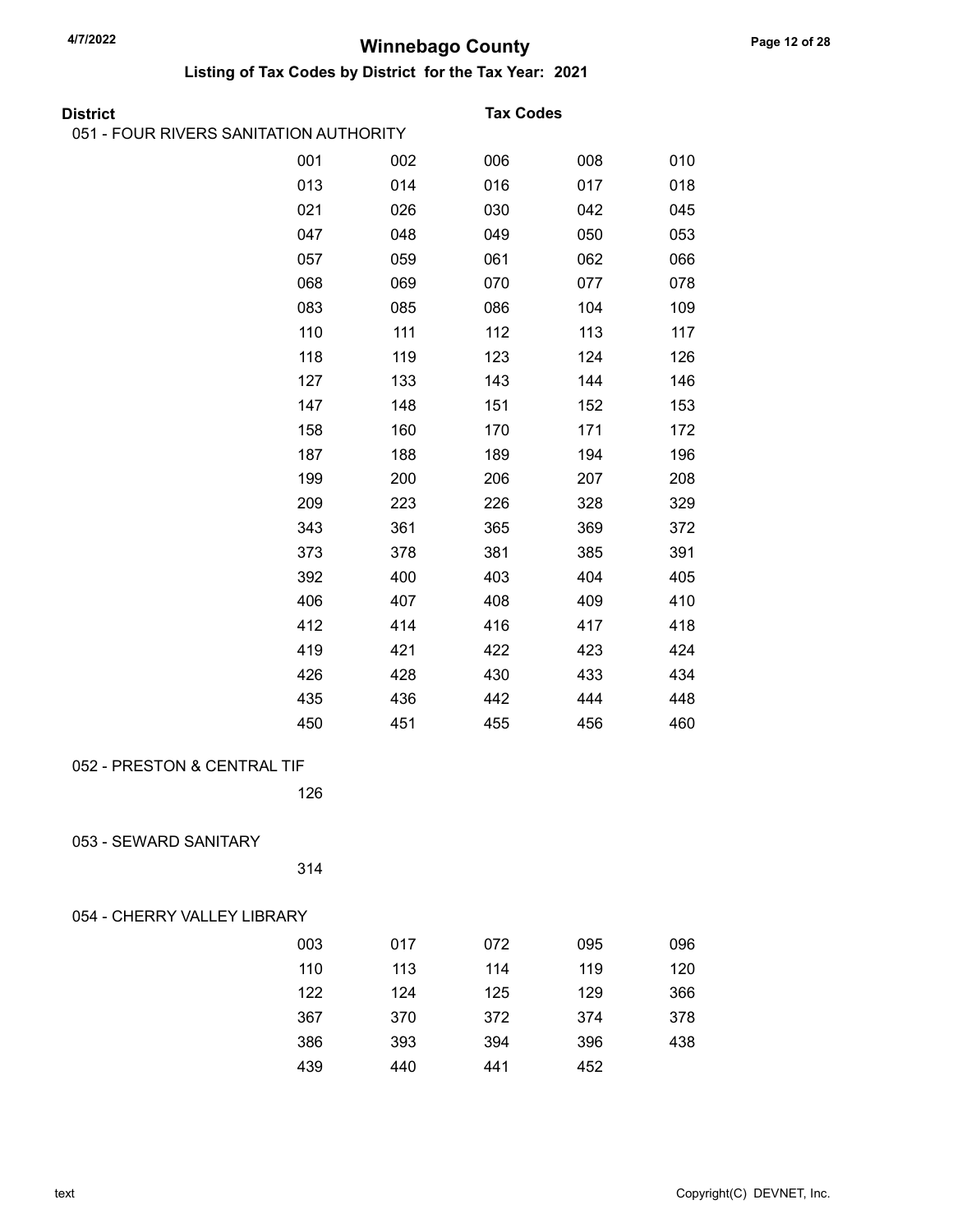| <b>District</b>              |     |     | <b>Tax Codes</b> |     |     |
|------------------------------|-----|-----|------------------|-----|-----|
| 055 - NORTH SUBURBAN LIBRARY |     |     |                  |     |     |
|                              | 002 | 006 | 007              | 008 | 010 |
|                              | 012 | 020 | 026              | 035 | 040 |
|                              | 042 | 044 | 045              | 049 | 061 |
|                              | 068 | 070 | 076              | 108 | 109 |
|                              | 118 | 130 | 133              | 134 | 135 |
|                              | 136 | 137 | 138              | 139 | 141 |
|                              | 142 | 143 | 144              | 145 | 147 |
|                              | 149 | 151 | 152              | 153 | 158 |
|                              | 159 | 160 | 163              | 164 | 169 |
|                              | 176 | 178 | 179              | 180 | 181 |
|                              | 184 | 185 | 187              | 188 | 189 |
|                              | 192 | 194 | 198              | 199 | 200 |
|                              | 208 | 209 | 358              | 359 | 365 |
|                              | 368 | 369 | 409              | 413 | 414 |
|                              | 416 | 426 | 427              | 428 | 429 |
|                              | 430 | 433 | 434              | 435 | 442 |
|                              | 443 | 444 | 447              | 448 | 454 |
|                              | 456 |     |                  |     |     |
| 056 - PECATONICA LIBRARY     |     |     |                  |     |     |
|                              | 231 | 232 | 265              | 266 | 267 |
|                              | 268 | 281 | 282              | 283 | 284 |
|                              | 286 | 305 | 309              | 312 | 425 |
| 057 - TALCOTT FREE LIBRARY   |     |     |                  |     |     |
|                              | 191 | 193 | 197              | 202 | 203 |
|                              | 204 | 205 | 206              | 401 | 402 |
|                              | 420 |     |                  |     |     |
| 058 - WINNEBAGO LIBRARY      |     |     |                  |     |     |
|                              | 052 | 063 | 069              | 071 | 073 |
|                              | 162 | 248 | 254              | 260 | 263 |
|                              | 306 | 308 | 310              | 311 | 313 |
|                              | 314 | 324 | 325              | 326 | 328 |
|                              | 329 | 363 |                  |     |     |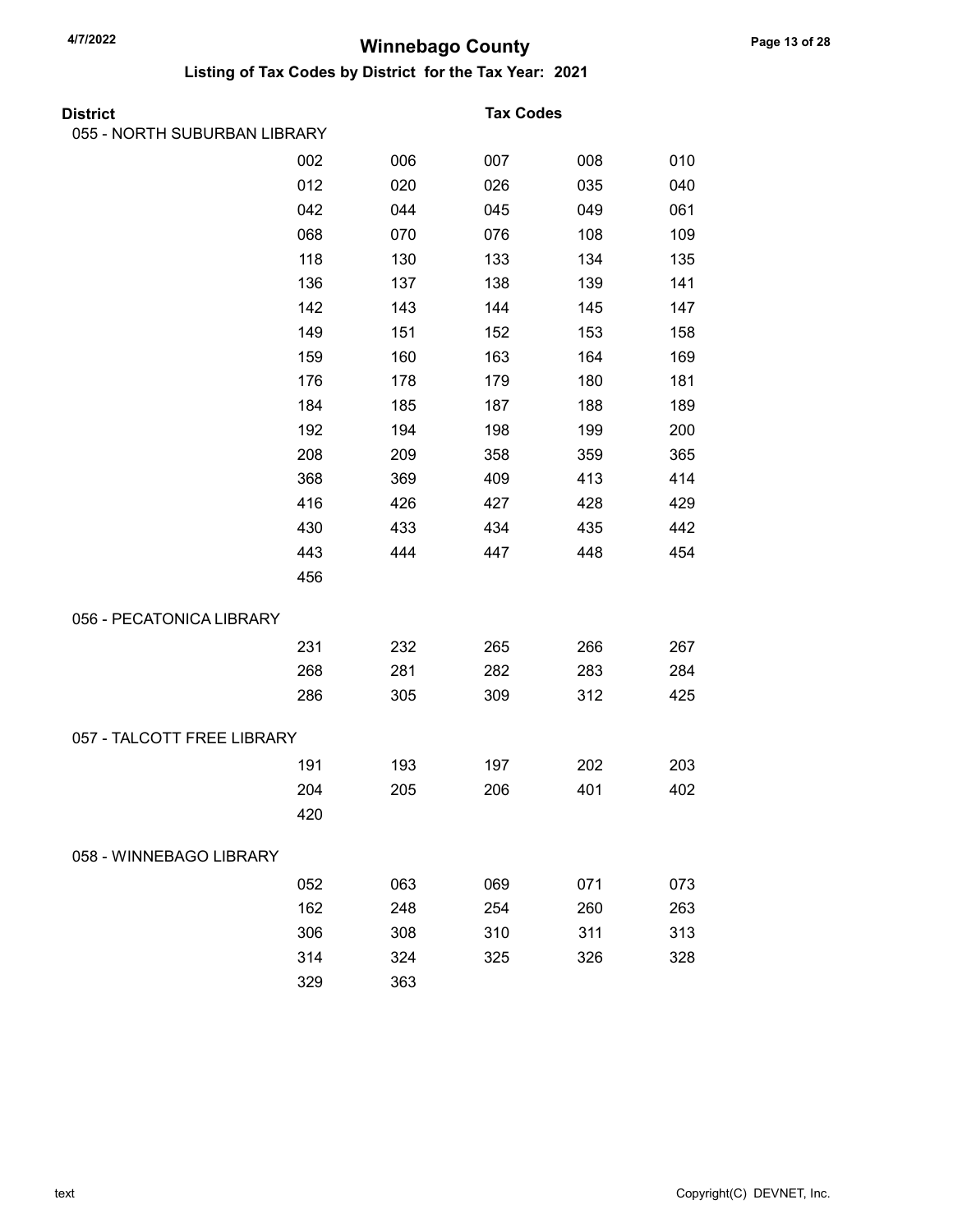| <b>District</b>             |     |     | <b>Tax Codes</b> |     |     |
|-----------------------------|-----|-----|------------------|-----|-----|
| 059 - ROCKFORD CITY LIBRARY |     |     |                  |     |     |
|                             | 001 | 014 | 021              | 036 | 046 |
|                             | 047 | 048 | 085              | 086 | 112 |
|                             | 116 | 117 | 123              | 126 | 127 |
|                             | 131 | 146 | 154              | 157 | 172 |
|                             | 223 | 226 | 258              | 259 | 315 |
|                             | 327 | 361 | 381              | 382 | 383 |
|                             | 391 | 392 | 400              | 403 | 404 |
|                             | 405 | 406 | 407              | 408 | 410 |
|                             | 411 | 412 | 417              | 418 | 419 |
|                             | 421 | 422 | 423              | 424 | 436 |
|                             | 450 | 451 | 453              | 455 | 460 |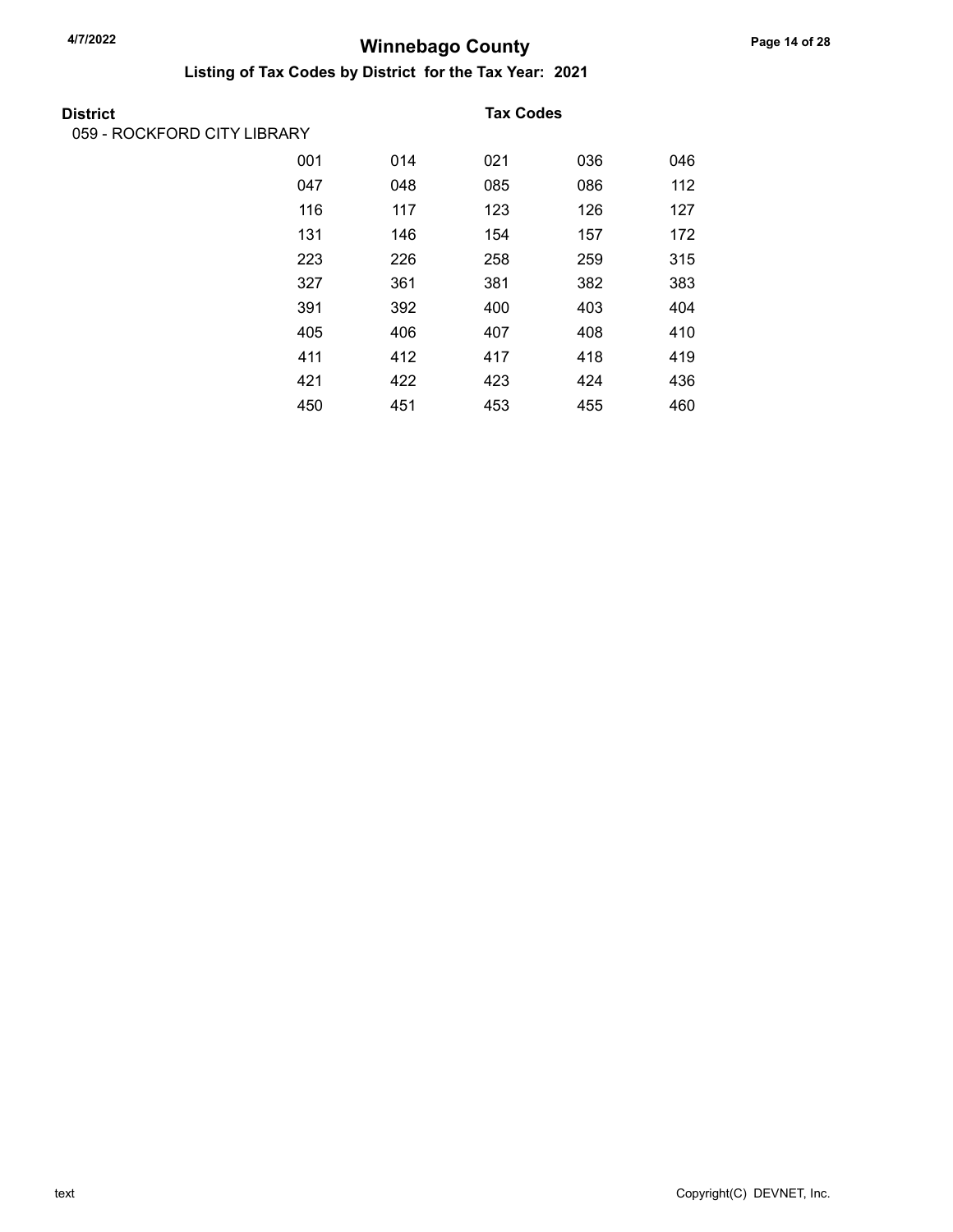Listing of Tax Codes by District for the Tax Year: 2021

| <b>District</b> |  |
|-----------------|--|
|                 |  |

060 - GREATER RKFD AIRPORT

#### **Tax Codes**

| 001 | 002 | 003 | 005 | 006 |
|-----|-----|-----|-----|-----|
| 007 | 008 | 010 | 012 | 013 |
| 014 | 016 | 017 | 018 | 019 |
| 020 | 021 | 026 | 030 | 031 |
| 035 | 036 | 040 | 042 | 044 |
| 045 | 047 | 048 | 049 | 050 |
| 051 | 052 | 053 | 057 | 058 |
| 059 | 060 | 061 | 062 | 063 |
| 064 | 066 | 069 | 070 | 071 |
| 072 | 073 | 076 | 077 | 078 |
| 083 | 084 | 085 | 090 | 091 |
| 092 | 093 | 095 | 096 | 099 |
| 104 | 108 | 109 | 110 | 111 |
| 112 | 113 | 114 | 115 | 116 |
| 117 | 118 | 119 | 120 | 122 |
| 123 | 124 | 125 | 126 | 127 |
| 128 | 129 | 130 | 131 | 133 |
| 134 | 135 | 136 | 137 | 138 |
| 139 | 140 | 141 | 142 | 143 |
| 144 | 145 | 146 | 147 | 149 |
| 150 | 151 | 152 | 153 | 154 |
| 155 | 156 | 157 | 158 | 159 |
| 160 | 161 | 162 | 163 | 164 |
| 165 | 168 | 169 | 170 | 171 |
| 194 | 200 | 208 | 223 | 226 |
| 343 | 351 | 358 | 359 | 361 |
| 365 | 368 | 369 | 370 | 372 |
| 373 | 374 | 378 | 379 | 380 |
| 381 | 382 | 383 | 385 | 386 |
| 391 | 392 | 393 | 394 | 397 |
| 400 | 403 | 404 | 405 | 406 |
| 407 | 408 | 409 | 410 | 411 |
| 412 | 413 | 414 | 416 | 417 |
| 418 | 419 | 421 | 422 | 423 |
| 424 | 426 | 427 | 428 | 429 |
| 430 | 433 | 434 | 435 | 436 |
| 438 | 439 | 440 | 441 | 442 |
| 443 | 444 | 448 | 450 | 451 |
| 452 | 453 | 454 | 455 | 456 |
| 460 |     |     |     |     |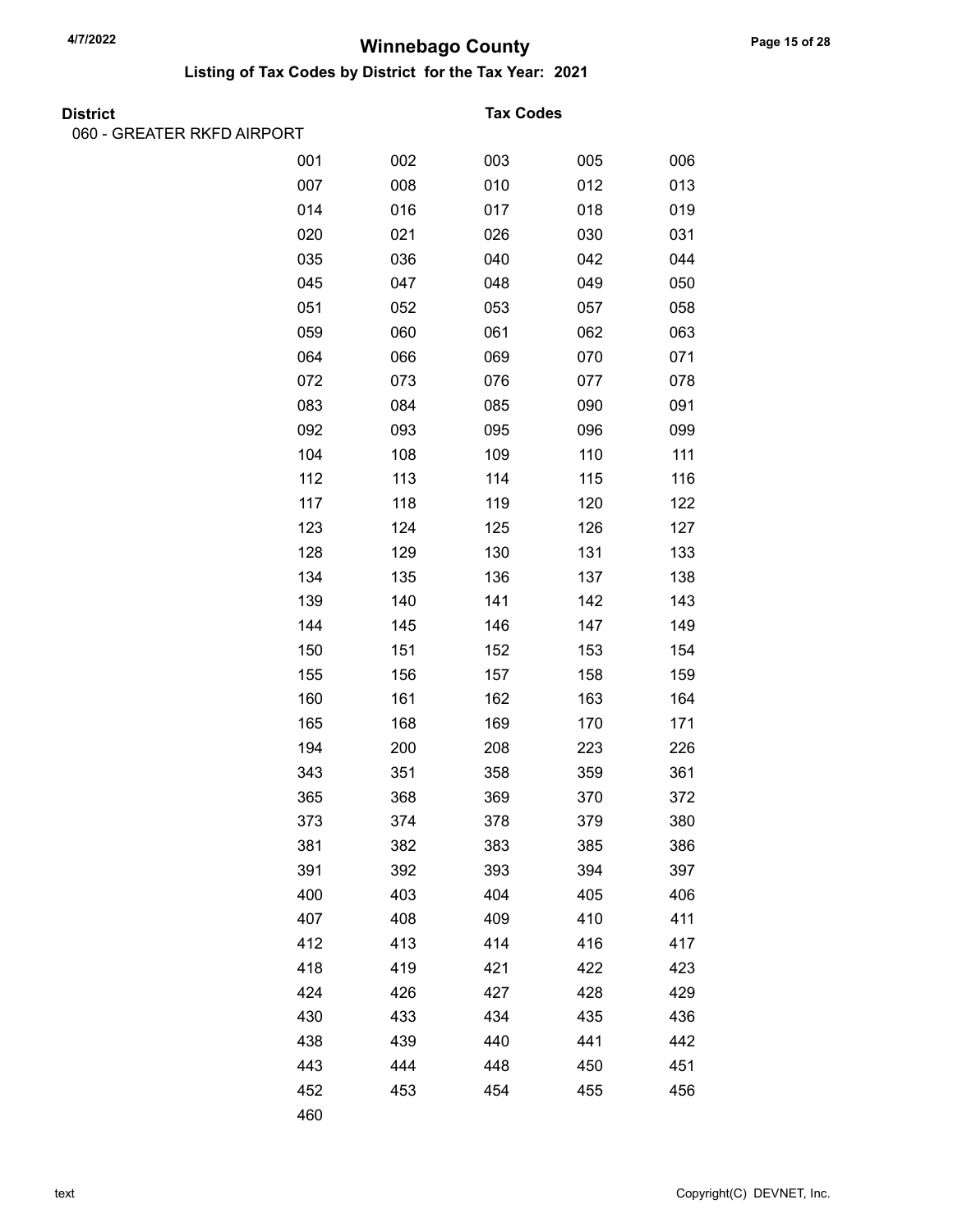| 4/7/2022                           |     | <b>Winnebago County</b>                                 |                  |     |     |
|------------------------------------|-----|---------------------------------------------------------|------------------|-----|-----|
|                                    |     | Listing of Tax Codes by District for the Tax Year: 2021 |                  |     |     |
| <b>District</b>                    |     |                                                         | <b>Tax Codes</b> |     |     |
| 061 - SOUTH BELOIT CITY LIBRARY    |     |                                                         |                  |     |     |
|                                    | 175 | 177                                                     | 190              | 201 | 290 |
|                                    | 347 | 348                                                     | 415              | 457 | 458 |
| 062 - RKFD - WINN DRAINAGE         |     |                                                         |                  |     |     |
|                                    | 060 | 062                                                     | 073              | 254 | 315 |
|                                    | 324 |                                                         |                  |     |     |
| 063 - WESTSIDE TIF #2              |     |                                                         |                  |     |     |
| 064 - LINCOLN-ACRES STREET LIGHT   |     |                                                         |                  |     |     |
|                                    | 083 |                                                         |                  |     |     |
| 065 - WASHINGTON PARK STREET LIGHT |     |                                                         |                  |     |     |
|                                    |     |                                                         |                  |     |     |
|                                    | 059 |                                                         |                  |     |     |
| 066 - EAST STATE & ALPINE TIF      |     |                                                         |                  |     |     |
|                                    |     |                                                         |                  |     |     |
|                                    | 117 |                                                         |                  |     |     |
| 067 - WEST STATE & CENTRAL TIF     |     |                                                         |                  |     |     |
|                                    | 085 |                                                         |                  |     |     |
| 068 - WEST STATE & KILBURN TIF     |     |                                                         |                  |     |     |
|                                    | 226 |                                                         |                  |     |     |
|                                    |     |                                                         |                  |     |     |
| 070 - HARLEM SCHOOL DIST 122       |     |                                                         |                  |     |     |
|                                    | 002 | 006                                                     | 007              | 010 | 019 |
|                                    | 021 | 035                                                     | 049              | 118 | 133 |
|                                    | 134 | 137                                                     | 139              | 141 | 142 |
|                                    | 143 | 144                                                     | 147              | 149 | 151 |
|                                    | 152 | 153                                                     | 158              | 160 | 163 |
|                                    | 164 | 409                                                     | 413              | 414 | 416 |
|                                    | 433 | 434                                                     | 435              | 442 | 456 |
| 071 - KINNIKINNICK SD #131         |     |                                                         |                  |     |     |
|                                    | 136 | 138                                                     | 181              | 185 | 187 |
|                                    | 189 | 198                                                     | 199              | 203 | 204 |
|                                    | 205 | 206                                                     | 447              |     |     |

Page 16 of 28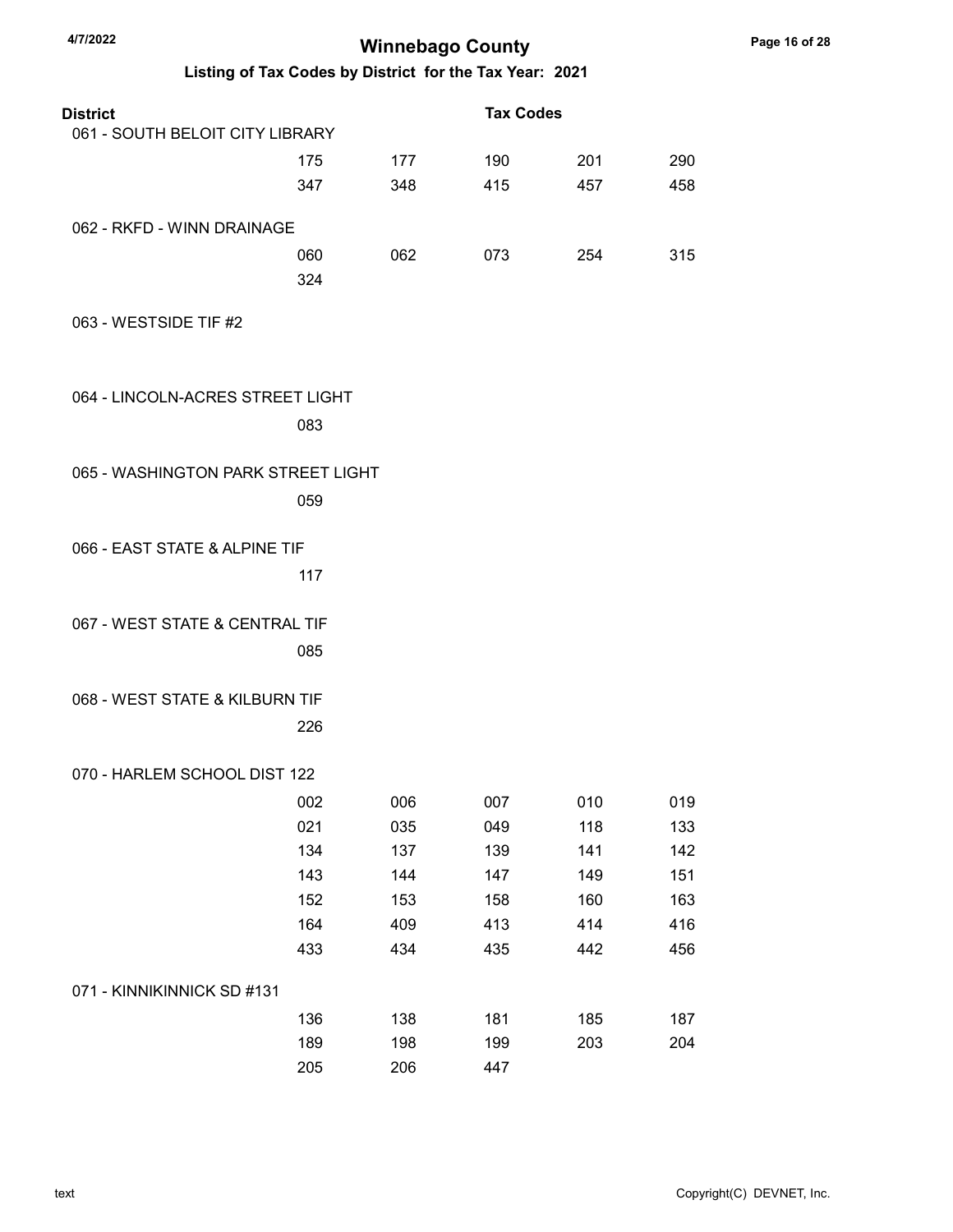Listing of Tax Codes by District for the Tax Year: 2021

| District<br>072 - PRAIRIE HILL SCHOOL DIST 133 |     |     | <b>Tax Codes</b> |     |     |
|------------------------------------------------|-----|-----|------------------|-----|-----|
|                                                | 068 | 175 | 176              | 180 | 188 |
|                                                | 192 |     |                  |     |     |
| 073 - SHIRLAND SCHOOL DIST 134                 |     |     |                  |     |     |
|                                                | 193 | 210 | 211              | 212 | 213 |
|                                                | 214 |     |                  |     |     |
| 074 - ROCKTON SCHOOL DIST 140                  |     |     |                  |     |     |
|                                                | 161 | 165 | 168              | 182 | 183 |
|                                                | 196 | 197 | 200              | 201 | 202 |
|                                                | 207 | 209 | 247              | 362 | 364 |
|                                                | 401 | 402 | 420              |     |     |
|                                                |     |     |                  |     |     |

075 - NORTH BOONE SD #200

184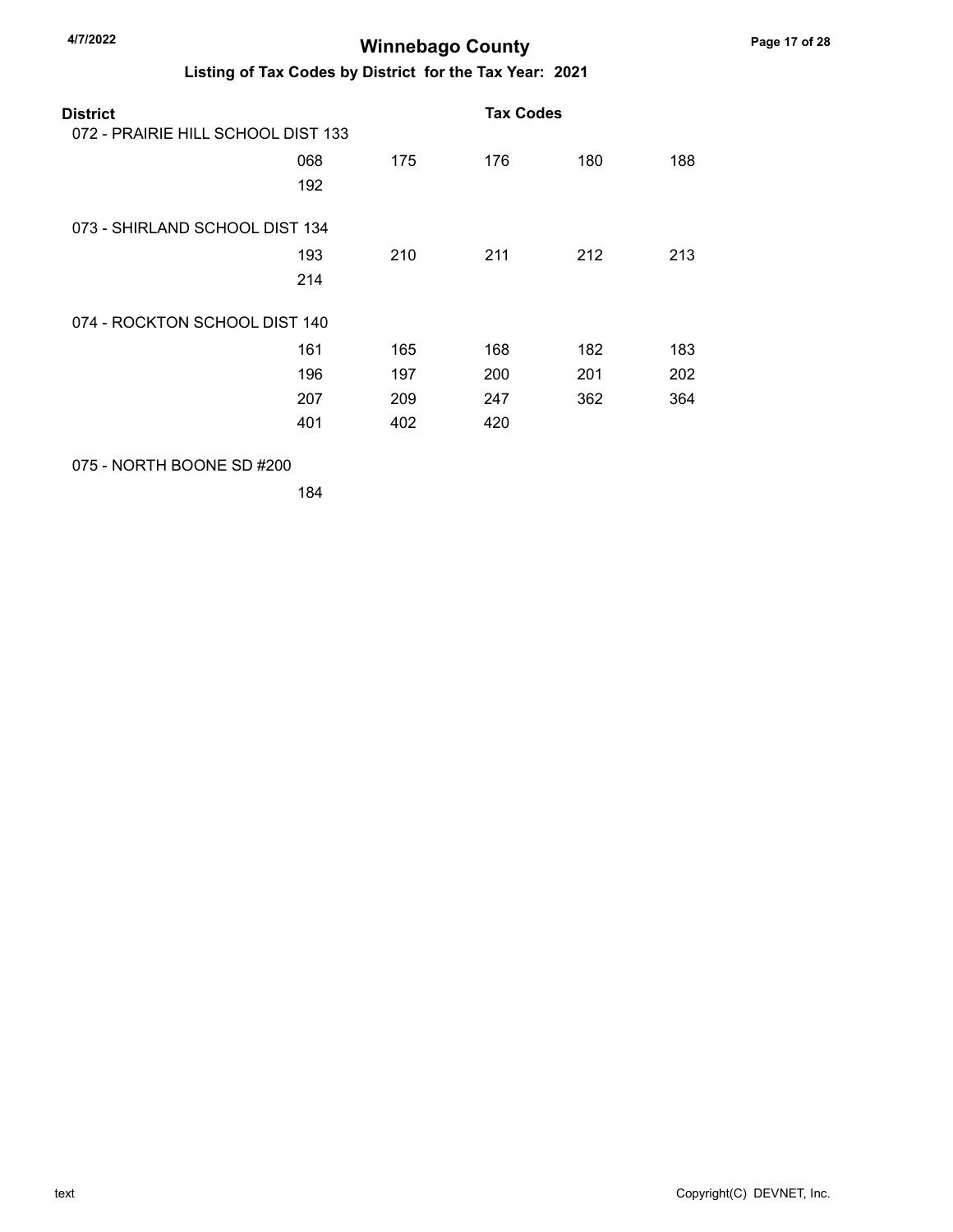Listing of Tax Codes by District for the Tax Year: 2021

| <b>District</b> |  |
|-----------------|--|
|                 |  |

076 - ROCKFORD SCHOOL DIST 205

#### **Tax Codes**

|                              | 001 | 003 | 005 | 008 | 012 |
|------------------------------|-----|-----|-----|-----|-----|
|                              | 013 | 014 | 016 | 017 | 018 |
|                              | 020 | 026 | 030 | 031 | 036 |
|                              | 040 | 042 | 044 | 045 | 046 |
|                              | 047 | 048 | 050 | 051 | 053 |
|                              | 057 | 058 | 059 | 060 | 061 |
|                              | 062 | 064 | 066 | 070 | 072 |
|                              | 076 | 077 | 078 | 083 | 084 |
|                              | 085 | 086 | 090 | 092 | 095 |
|                              | 096 | 099 | 104 | 108 | 109 |
|                              | 110 | 111 | 112 | 113 | 114 |
|                              | 115 | 116 | 117 | 119 | 120 |
|                              | 123 | 124 | 125 | 126 | 127 |
|                              | 128 | 129 | 130 | 131 | 135 |
|                              | 140 | 145 | 146 | 148 | 150 |
|                              | 154 | 155 | 156 | 157 | 159 |
|                              | 167 | 169 | 170 | 171 | 172 |
|                              | 194 | 208 | 223 | 226 | 343 |
|                              | 358 | 359 | 360 | 361 | 365 |
|                              | 366 | 368 | 369 | 370 | 372 |
|                              | 373 | 374 | 378 | 379 | 380 |
|                              | 383 | 385 | 386 | 391 | 392 |
|                              | 393 | 394 | 396 | 397 | 400 |
|                              | 403 | 404 | 405 | 406 | 407 |
|                              | 408 | 410 | 411 | 412 | 417 |
|                              | 418 | 419 | 421 | 422 | 423 |
|                              | 424 | 426 | 427 | 428 | 429 |
|                              | 430 | 436 | 438 | 439 | 440 |
|                              | 441 | 443 | 444 | 448 | 450 |
|                              | 451 | 452 | 454 | 455 | 460 |
| 077 - HONONEGAH HIGH SD #207 |     |     |     |     |     |
|                              | 068 | 136 | 138 | 161 | 165 |
|                              | 168 | 175 | 176 | 180 | 181 |
|                              | 182 | 183 | 185 | 187 | 188 |
|                              | 189 | 192 | 193 | 196 | 197 |
|                              | 198 | 199 | 200 | 201 | 202 |
|                              | 203 | 204 | 205 | 206 | 207 |
|                              | 209 | 210 | 211 | 212 | 213 |
|                              | 214 | 247 | 362 | 364 | 401 |
|                              | 402 | 420 | 447 |     |     |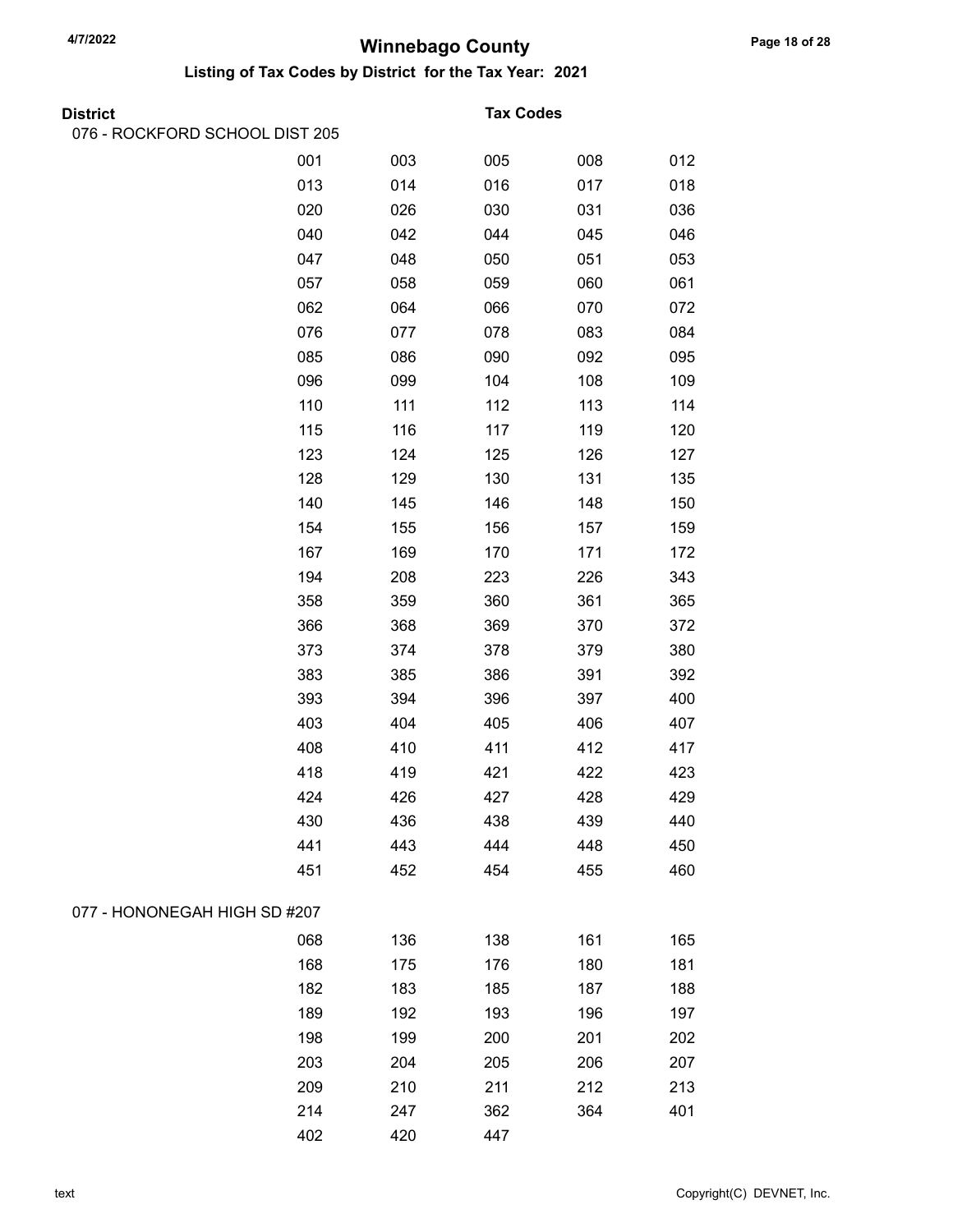| <b>District</b><br>078 - MERIDIAN SCHOOL DIST 223 |     |     | <b>Tax Codes</b> |     |     |
|---------------------------------------------------|-----|-----|------------------|-----|-----|
|                                                   |     |     |                  |     |     |
|                                                   | 091 | 093 | 351              | 453 |     |
| 079 - SOUTH BELOIT SD #320                        |     |     |                  |     |     |
|                                                   | 177 | 178 | 179              | 190 | 191 |
|                                                   | 290 | 347 | 348              | 415 | 457 |
|                                                   | 458 |     |                  |     |     |
| 080 - PECATONICA UNIT SD #321                     |     |     |                  |     |     |
|                                                   | 232 | 259 | 266              | 268 | 281 |
|                                                   | 284 | 286 | 305              | 309 | 425 |
| 081 - DURAND UNIT SD #322                         |     |     |                  |     |     |
|                                                   | 220 | 228 | 229              | 230 | 231 |
|                                                   | 233 | 234 | 246              |     |     |
| 082 - WINNEBAGO UNIT SD #323                      |     |     |                  |     |     |
|                                                   | 052 | 063 | 069              | 071 | 073 |
|                                                   | 162 | 248 | 254              | 258 | 260 |
|                                                   | 262 | 263 | 265              | 267 | 282 |
|                                                   | 283 | 306 | 308              | 310 | 311 |
|                                                   | 312 | 313 | 314              | 315 | 324 |
|                                                   | 325 | 326 | 327              | 328 | 329 |
|                                                   | 363 | 381 | 382              |     |     |
| 083 - HIAWATHA SCHOOL DIST 426                    |     |     |                  |     |     |
|                                                   | 122 | 367 |                  |     |     |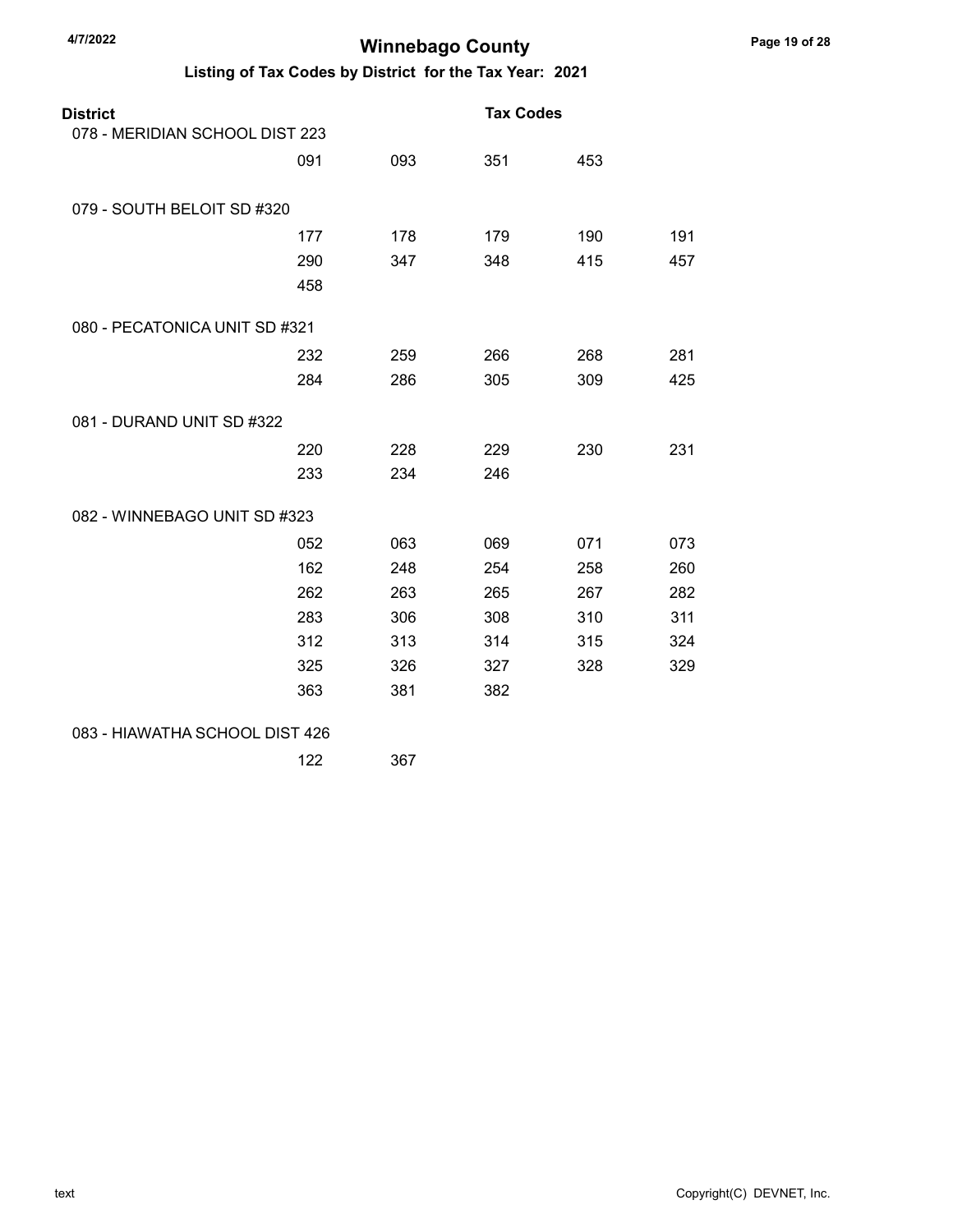| <b>District</b>             |     |     | <b>Tax Codes</b> |     |     |
|-----------------------------|-----|-----|------------------|-----|-----|
| 084 - COMMUNITY COLLEGE 511 |     |     |                  |     |     |
|                             | 001 | 002 | 003              | 005 | 006 |
|                             | 007 | 008 | 010              | 012 | 013 |
|                             | 014 | 016 | 017              | 018 | 019 |
|                             | 020 | 021 | 026              | 030 | 031 |
|                             | 035 | 036 | 040              | 042 | 044 |
|                             | 045 | 046 | 047              | 048 | 049 |
|                             | 050 | 051 | 052              | 053 | 057 |
|                             | 058 | 059 | 060              | 061 | 062 |
|                             | 063 | 064 | 066              | 068 | 069 |
|                             | 070 | 071 | 072              | 073 | 076 |
|                             | 077 | 078 | 083              | 084 | 085 |
|                             | 086 | 090 | 091              | 092 | 093 |
|                             | 095 | 096 | 099              | 104 | 108 |
|                             | 109 | 110 | 111              | 112 | 113 |
|                             | 114 | 115 | 116              | 117 | 118 |
|                             | 119 | 120 | 123              | 124 | 125 |
|                             | 126 | 127 | 128              | 129 | 130 |
|                             | 131 | 133 | 134              | 135 | 136 |
|                             | 137 | 138 | 139              | 140 | 141 |
|                             | 142 | 143 | 144              | 145 | 146 |
|                             | 147 | 148 | 149              | 150 | 151 |
|                             | 152 | 153 | 154              | 155 | 156 |
|                             | 157 | 158 | 159              | 160 | 161 |
|                             | 162 | 163 | 164              | 165 | 167 |
|                             | 168 | 169 | 170              | 171 | 172 |
|                             | 175 | 176 | 177              | 178 | 179 |
|                             | 180 | 181 | 182              | 183 | 184 |
|                             | 185 | 187 | 188              | 189 | 190 |
|                             | 191 | 192 | 193              | 194 | 196 |
|                             | 197 | 198 | 199              | 200 | 201 |
|                             | 202 | 203 | 204              | 205 | 206 |
|                             | 207 | 208 | 209              | 210 | 211 |
|                             | 212 | 213 | 214              | 220 | 223 |
|                             | 226 | 228 | 229              | 230 | 231 |
|                             | 232 | 233 | 234              | 246 | 247 |
|                             | 248 | 254 | 258              | 259 | 260 |
|                             | 262 | 263 | 265              | 266 | 267 |
|                             | 268 | 281 | 282              | 283 | 284 |
|                             | 286 | 290 | 305              | 306 | 308 |
|                             | 309 | 310 | 311              | 312 | 313 |
|                             | 314 | 315 | 324              | 325 | 326 |
|                             | 327 | 328 | 329              | 343 | 347 |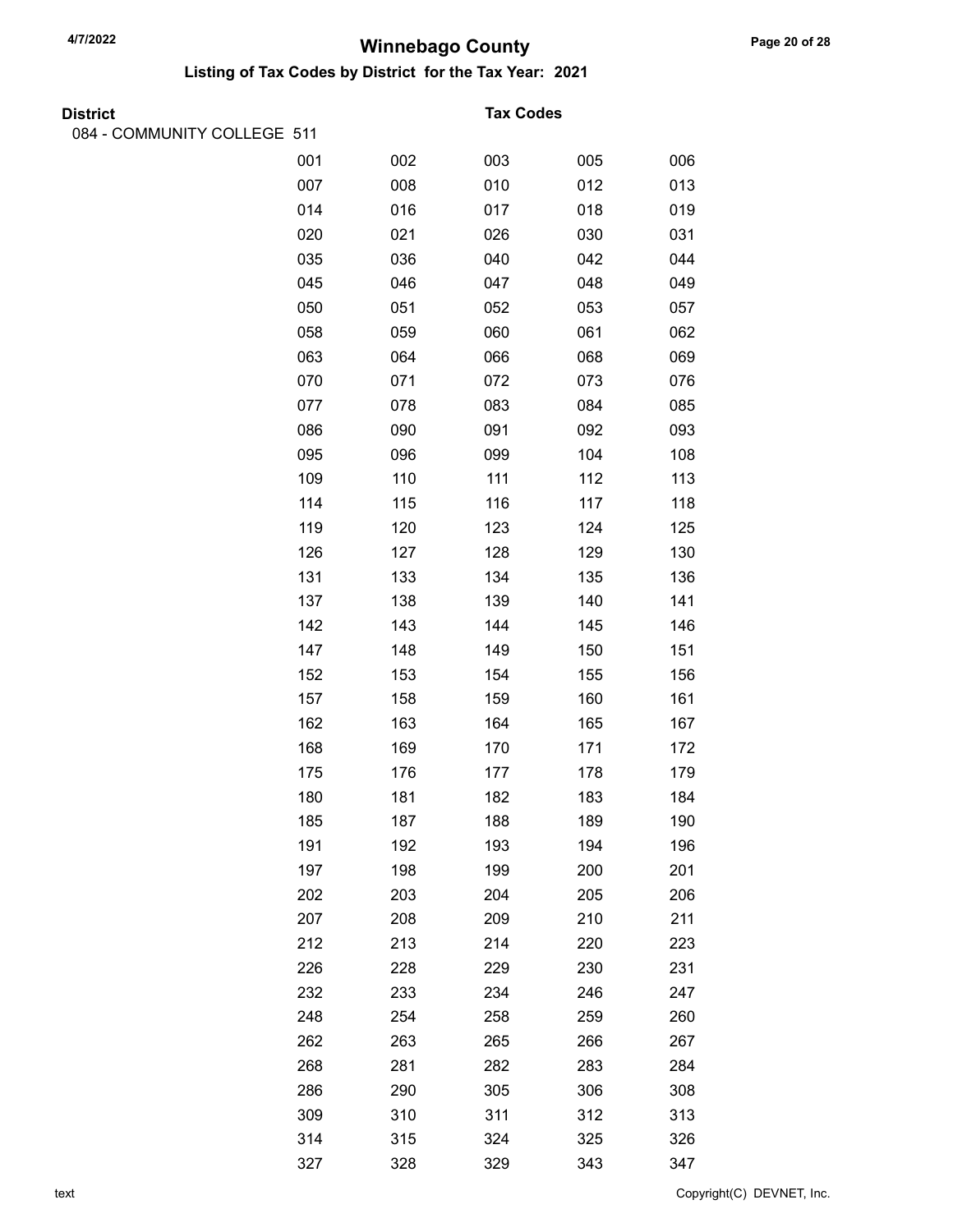| <b>District</b> |  |
|-----------------|--|

| <b>District</b>               |     |     | <b>Tax Codes</b> |     |     |
|-------------------------------|-----|-----|------------------|-----|-----|
|                               | 348 | 351 | 358              | 359 | 360 |
|                               | 361 | 362 | 363              | 364 | 365 |
|                               | 366 | 368 | 369              | 370 | 372 |
|                               | 373 | 374 | 378              | 379 | 380 |
|                               | 381 | 382 | 383              | 385 | 386 |
|                               | 391 | 392 | 393              | 394 | 396 |
|                               | 397 | 400 | 401              | 402 | 403 |
|                               | 404 | 405 | 406              | 407 | 408 |
|                               | 409 | 410 | 411              | 412 | 413 |
|                               | 414 | 415 | 416              | 417 | 418 |
|                               | 419 | 420 | 421              | 422 | 423 |
|                               | 424 | 425 | 426              | 427 | 428 |
|                               | 429 | 430 | 433              | 434 | 435 |
|                               | 436 | 438 | 439              | 440 | 441 |
|                               | 442 | 443 | 444              | 447 | 448 |
|                               | 450 | 451 | 452              | 453 | 454 |
|                               | 455 | 456 | 457              | 458 | 460 |
| 085 - COMMUNITY COLLEGE 523   |     |     |                  |     |     |
|                               |     |     |                  |     |     |
|                               | 122 | 367 |                  |     |     |
| 088 - NORTH MAIN & AUBURN TIF |     |     |                  |     |     |
|                               |     |     |                  |     |     |
|                               | 086 |     |                  |     |     |
| 089 - JACKSON SCHOOL TIF      |     |     |                  |     |     |
|                               |     |     |                  |     |     |
|                               | 223 |     |                  |     |     |
| 093 - NORTH MAIN TIF          |     |     |                  |     |     |
|                               |     |     |                  |     |     |
|                               | 391 |     |                  |     |     |
| 094 - GLOBAL TRADE TIF #1     |     |     |                  |     |     |
|                               |     |     |                  |     |     |
|                               | 392 |     |                  |     |     |
| 098 - MACHESNEY PARK TIF      |     |     |                  |     |     |
|                               |     |     |                  |     |     |
|                               | 118 | 141 |                  |     |     |
| 101 - BU/HA/SH MULTI TOWNSHIP |     |     |                  |     |     |
|                               | 213 | 214 | 246              | 247 | 248 |
|                               | 254 | 258 | 259              | 260 | 262 |
|                               | 263 | 265 | 266              | 267 | 268 |
|                               |     |     |                  |     |     |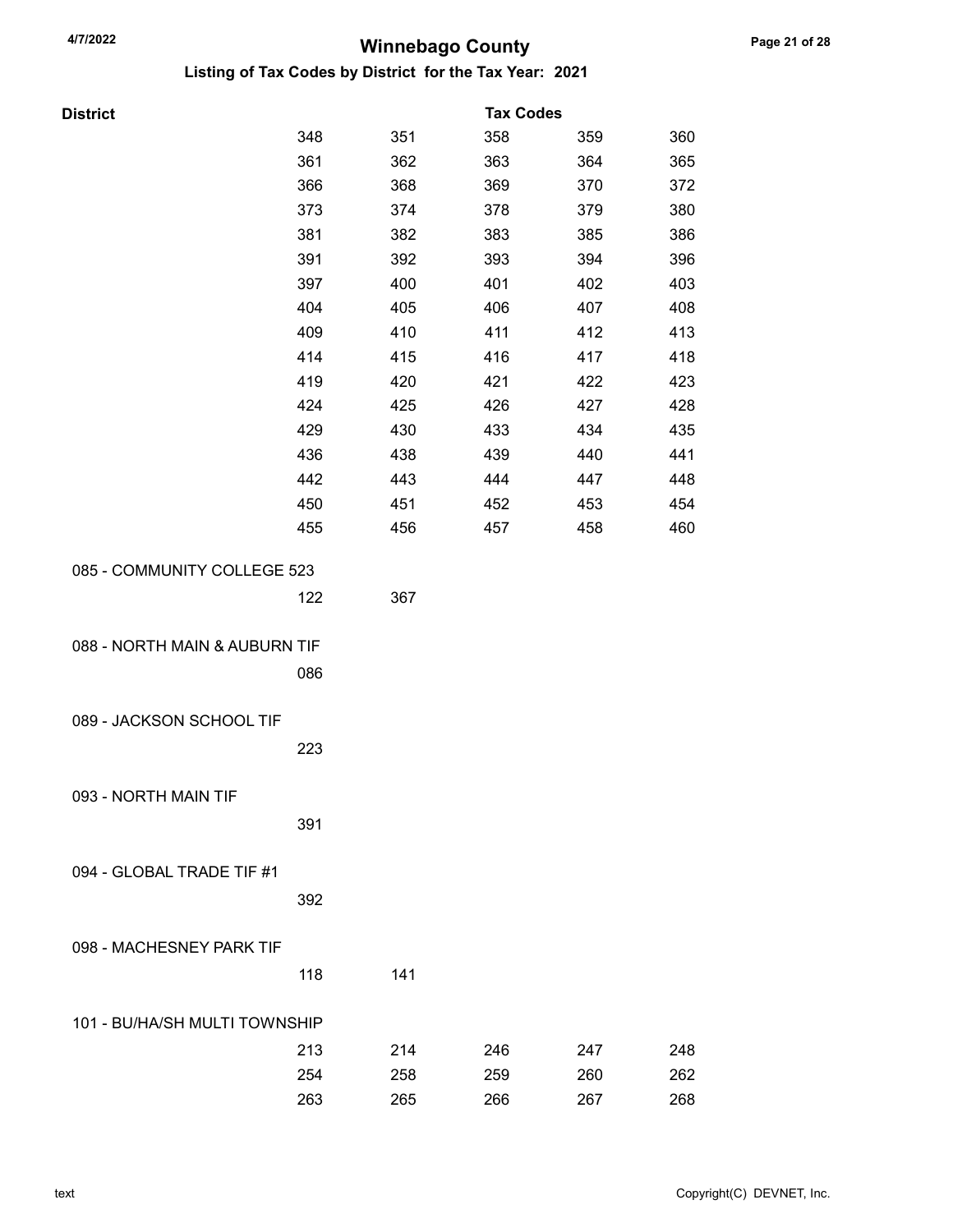**District** 

## Winnebago County 4/7/2022 Listing of Tax Codes by District for the Tax Year: 2021

| LISHING OF THE OCCUPS BY DISTING TOT THE THE TEXT CHEFT |     |     |                  |     |     |
|---------------------------------------------------------|-----|-----|------------------|-----|-----|
| )istrict                                                |     |     | <b>Tax Codes</b> |     |     |
| 102 - DU/LA MULTI TOWNSHIP                              |     |     |                  |     |     |
|                                                         | 220 | 228 | 229              | 230 | 231 |
|                                                         | 232 | 233 | 234              |     |     |

## 104 - SOUTH ROCKFORD TIF

014

228

- 105 LINCOLNWOOD TIF 047
- 106 DURAND VILLAGE TIF
- 107 SPRINGFIELD CORNERS TIF 048

### 109 - COUNTRY OAKS SSA

#### 110 - BURRITT TWSP ROAD

|                               | 254 | 258 | 259 | 260 | 262 |
|-------------------------------|-----|-----|-----|-----|-----|
|                               | 263 | 265 | 266 | 267 | 268 |
|                               |     |     |     |     |     |
| 111 - CHERRY VALLEY TWSP ROAD |     |     |     |     |     |
|                               | 110 | 111 | 112 | 113 | 114 |
|                               | 115 | 116 | 119 | 120 | 122 |
|                               | 124 | 125 | 127 | 128 | 129 |
|                               | 343 | 366 | 367 | 383 | 386 |
|                               | 396 | 440 |     |     |     |
|                               |     |     |     |     |     |
| 112 - DURAND TWSP ROAD        |     |     |     |     |     |
|                               | 228 | 229 | 230 | 231 | 232 |
|                               | 233 | 234 |     |     |     |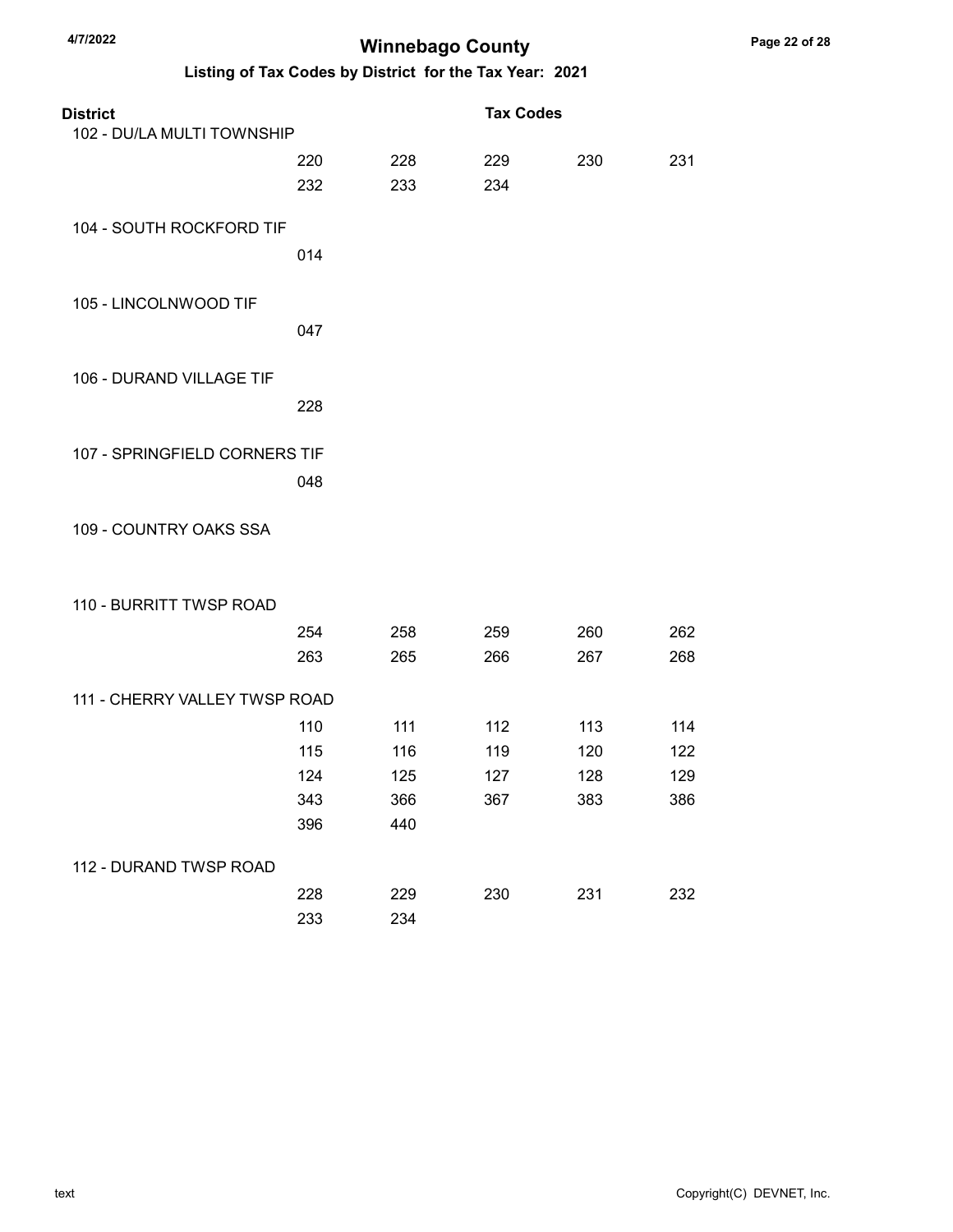| <b>District</b>            |     |     | <b>Tax Codes</b> |     |     |
|----------------------------|-----|-----|------------------|-----|-----|
| 113 - HARLEM TWSP ROAD     |     |     |                  |     |     |
|                            | 006 | 007 | 012              | 019 | 020 |
|                            | 026 | 042 | 045              | 049 | 078 |
|                            | 108 | 109 | 118              | 130 | 133 |
|                            | 134 | 135 | 136              | 137 | 138 |
|                            | 139 | 140 | 141              | 142 | 143 |
|                            | 144 | 145 | 147              | 149 | 151 |
|                            | 152 | 153 | 158              | 159 | 160 |
|                            | 163 | 164 | 194              | 208 | 413 |
|                            | 414 | 416 | 427              | 428 | 429 |
|                            | 430 | 433 | 434              | 435 | 442 |
|                            | 443 | 444 | 454              |     |     |
| 114 - HARRISON TWSP ROAD   |     |     |                  |     |     |
|                            | 246 | 247 | 248              |     |     |
| 115 - LAONA TWSP ROAD      |     |     |                  |     |     |
|                            | 212 | 220 |                  |     |     |
| 116 - OWEN TWSP ROAD       |     |     |                  |     |     |
|                            | 046 | 146 | 148              | 150 | 154 |
|                            | 155 | 156 | 157              | 161 | 162 |
|                            | 165 | 167 | 168              | 169 | 170 |
|                            | 171 | 172 | 200              | 358 | 359 |
|                            | 360 | 361 | 362              | 363 | 364 |
|                            | 365 | 368 | 369              |     |     |
| 117 - PECATONICA TWSP ROAD |     |     |                  |     |     |
|                            | 281 | 282 | 283              | 284 | 286 |
|                            | 425 |     |                  |     |     |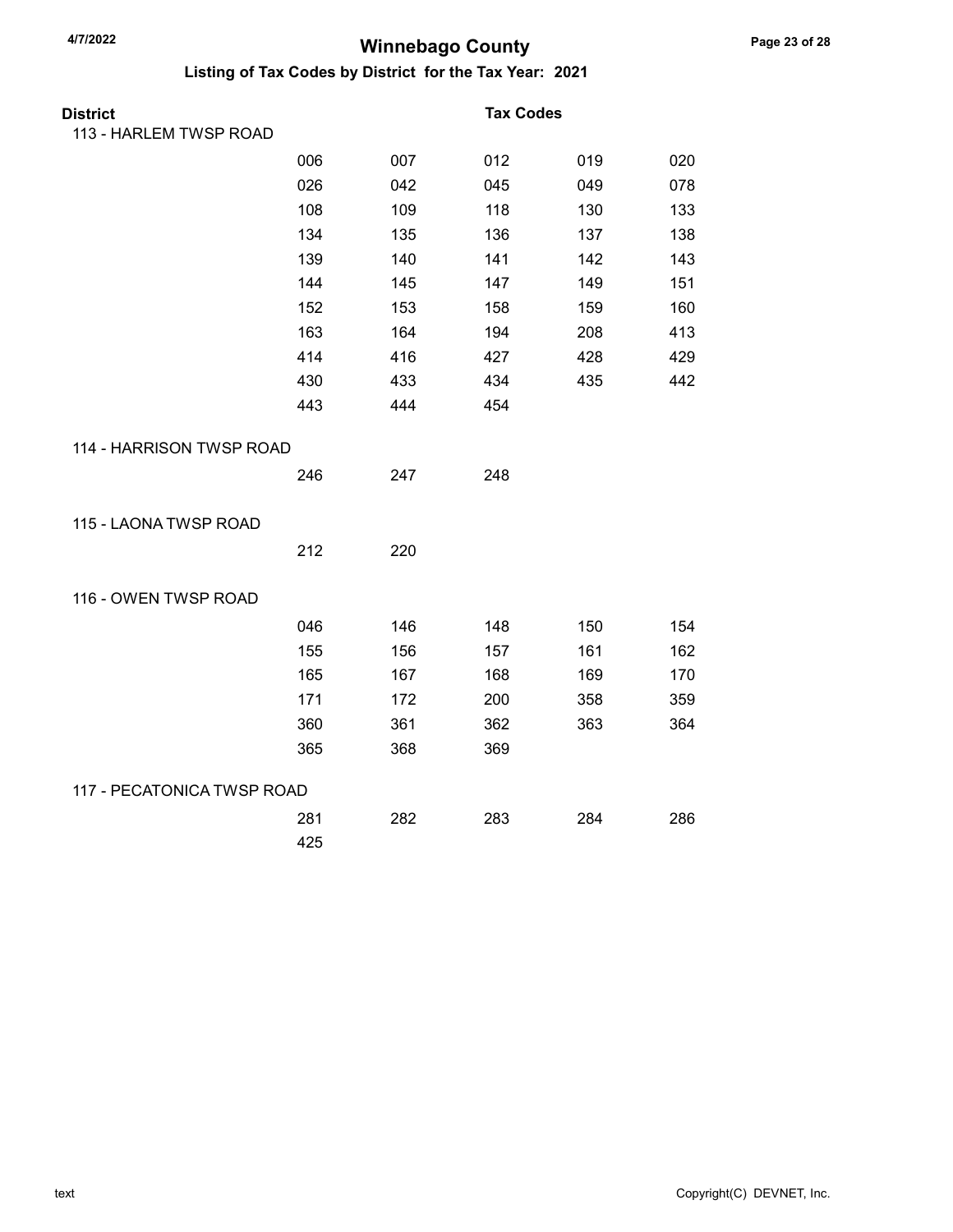| District                 |     |     | <b>Tax Codes</b> |     |     |
|--------------------------|-----|-----|------------------|-----|-----|
| 118 - ROCKFORD TWSP ROAD |     |     |                  |     |     |
|                          | 001 | 002 | 003              | 005 | 008 |
|                          | 010 | 013 | 014              | 016 | 017 |
|                          | 018 | 021 | 030              | 031 | 035 |
|                          | 036 | 040 | 044              | 047 | 048 |
|                          | 050 | 051 | 052              | 053 | 057 |
|                          | 058 | 059 | 060              | 061 | 062 |
|                          | 063 | 064 | 066              | 069 | 070 |
|                          | 071 | 072 | 073              | 076 | 077 |
|                          | 083 | 084 | 085              | 086 | 090 |
|                          | 091 | 092 | 093              | 095 | 096 |
|                          | 099 | 104 | 117              | 123 | 126 |
|                          | 131 | 223 | 226              | 351 | 370 |
|                          | 372 | 373 | 374              | 378 | 379 |
|                          | 380 | 381 | 382              | 385 | 391 |
|                          | 392 | 393 | 394              | 397 | 400 |
|                          | 403 | 404 | 405              | 406 | 407 |
|                          | 408 | 409 | 410              | 411 | 412 |
|                          | 417 | 418 | 419              | 421 | 422 |
|                          | 423 | 424 | 426              | 436 | 438 |
|                          | 439 | 441 | 448              | 450 | 451 |
|                          | 452 | 453 | 455              | 456 | 460 |
| 119 - ROCKTON TWSP ROAD  |     |     |                  |     |     |
|                          | 190 | 191 | 193              | 197 | 201 |
|                          | 202 | 203 | 204              | 205 | 206 |
|                          | 290 | 348 | 401              | 402 | 420 |
|                          | 458 |     |                  |     |     |
| 120 - ROSCOE TWSP ROAD   |     |     |                  |     |     |
|                          | 068 | 175 | 176              | 177 | 178 |
|                          | 179 | 180 | 181              | 182 | 183 |
|                          | 184 | 185 | 187              | 188 | 189 |
|                          | 192 | 196 | 198              | 199 | 207 |
|                          | 209 | 347 | 415              | 447 | 457 |
| 121 - SEWARD TWSP ROAD   |     |     |                  |     |     |
|                          | 305 | 306 | 308              | 309 | 310 |
|                          | 311 | 312 | 313              | 314 |     |
| 122 - SHIRLAND TWSP ROAD |     |     |                  |     |     |
|                          | 210 | 211 | 213              | 214 |     |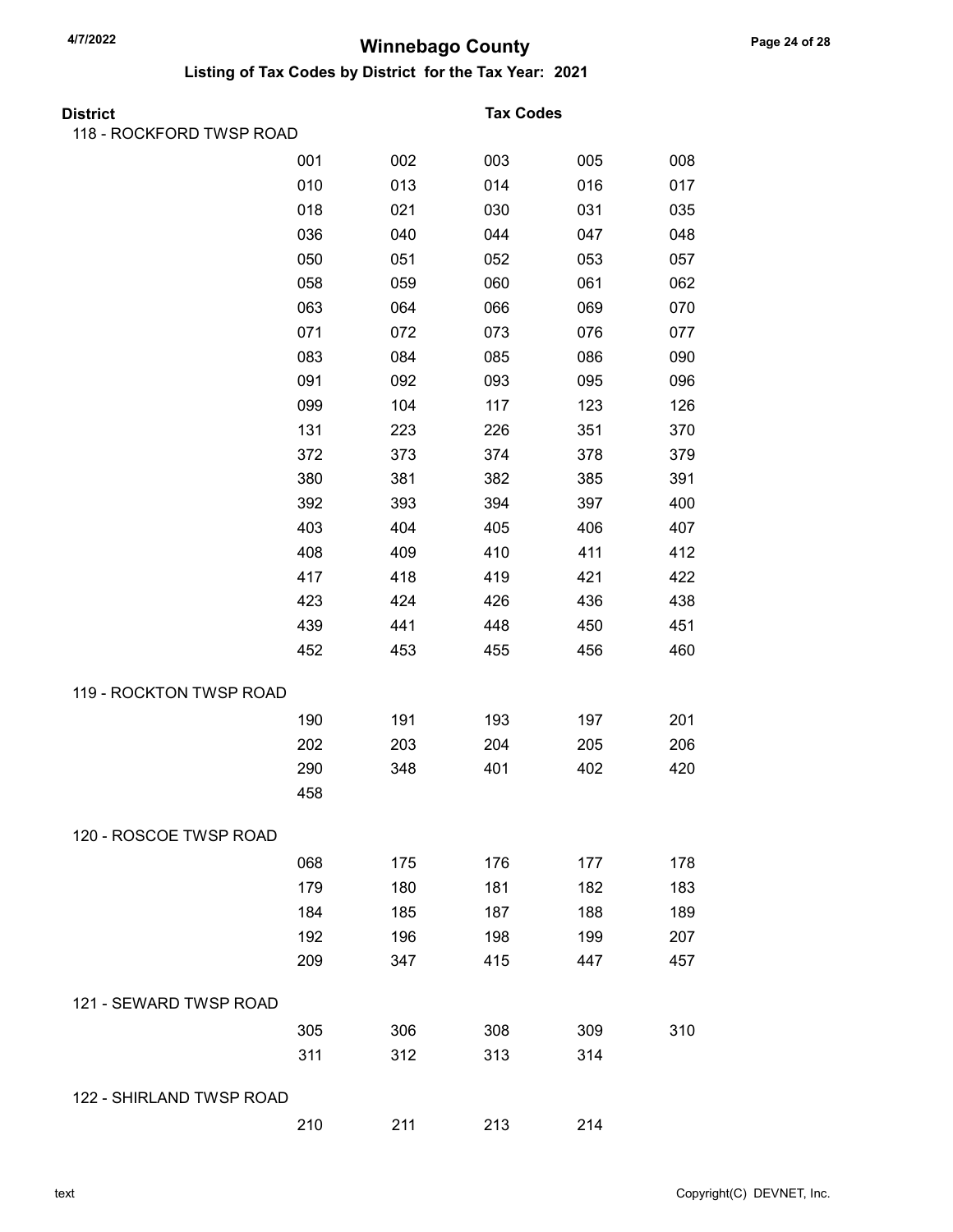| <b>District</b>                          |     |     | <b>Tax Codes</b> |     |     |
|------------------------------------------|-----|-----|------------------|-----|-----|
| 123 - WINNEBAGO TWSP ROAD                |     |     |                  |     |     |
|                                          | 315 | 324 | 325              | 326 | 327 |
|                                          | 328 | 329 |                  |     |     |
| 124 - PE/SE MULTI TOWNSHIP               |     |     |                  |     |     |
|                                          | 281 | 282 | 283              | 284 | 286 |
|                                          | 305 | 306 | 308              | 309 | 310 |
|                                          | 311 | 312 | 313              | 314 | 425 |
| 125 - WAGON WHEEL TIF                    |     |     |                  |     |     |
|                                          | 402 |     |                  |     |     |
| 126 - RIVER OAKS TIF                     |     |     |                  |     |     |
|                                          | 403 |     |                  |     |     |
| 127 - GARRISON SCHOOL TIF                |     |     |                  |     |     |
|                                          | 404 |     |                  |     |     |
| 128 - KISHWAUKEE & HARRISON TIF          |     |     |                  |     |     |
|                                          | 405 |     |                  |     |     |
| 129 - LINCOLNWOOD TIF #2                 |     |     |                  |     |     |
|                                          | 406 |     |                  |     |     |
|                                          |     |     |                  |     |     |
| 130 - HOPE VI TIF                        |     |     |                  |     |     |
|                                          | 407 |     |                  |     |     |
| 132 - NORTH 2ND TIF LOVES PARK           |     |     |                  |     |     |
|                                          | 409 |     |                  |     |     |
| 133 - GLOBAL TRADE TIF #2                |     |     |                  |     |     |
|                                          | 410 | 411 |                  |     |     |
|                                          |     |     |                  |     |     |
| 134 - ASSISTED LIVING/ RIVER HOUSING TIF |     |     |                  |     |     |
|                                          | 412 |     |                  |     |     |
| 135 - NORTH 2ND TIF MACHESNEY PARK       |     |     |                  |     |     |
|                                          | 413 | 414 | 416              |     |     |
| 136 - HARVEST HILLS SSA                  |     |     |                  |     |     |
|                                          | 070 | 076 | 077              |     |     |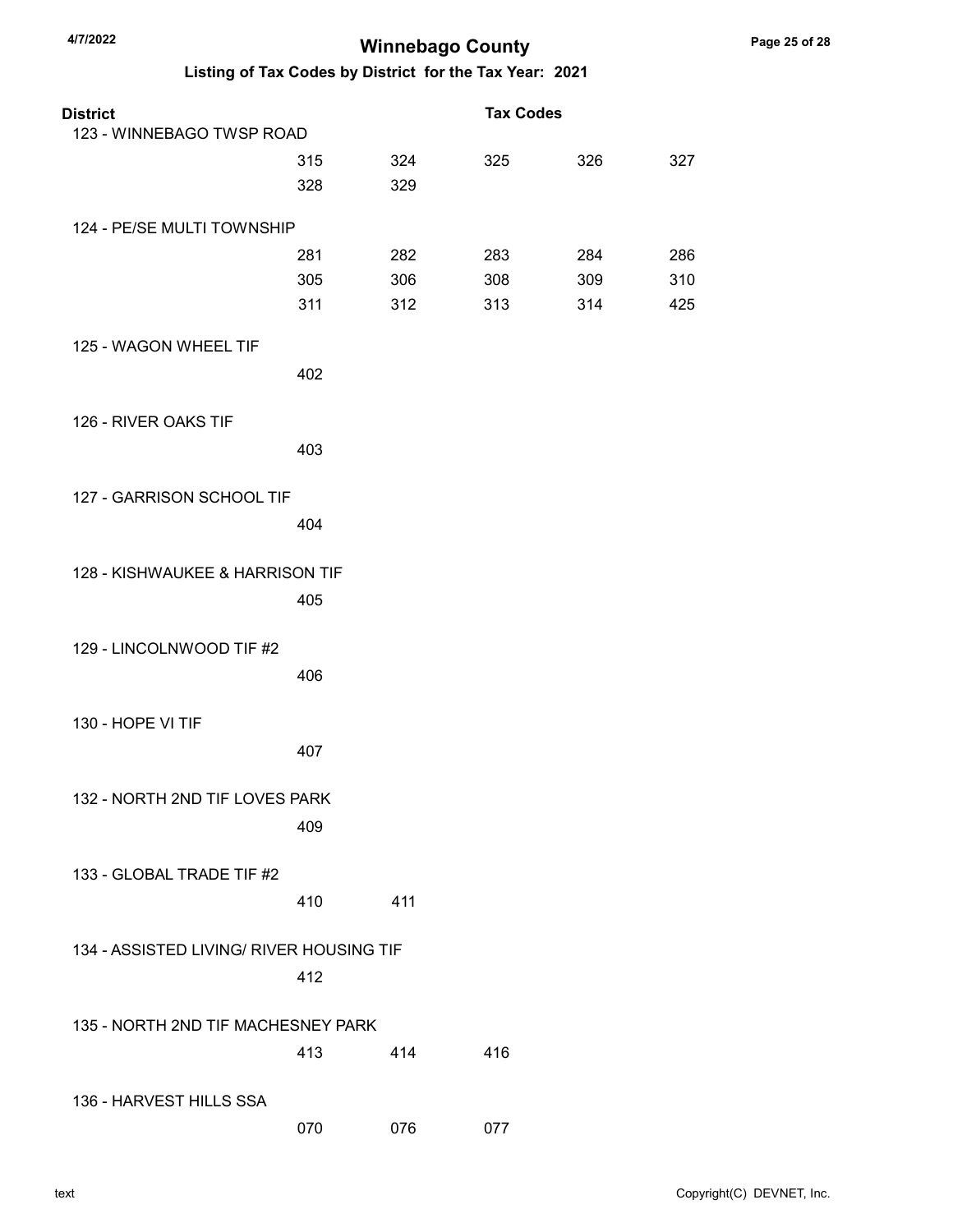| <b>District</b><br>137 - MAIN & WHITMAN TIF |     |     | <b>Tax Codes</b> |
|---------------------------------------------|-----|-----|------------------|
|                                             | 417 |     |                  |
| 138 - MIDTOWN TIF                           | 418 |     |                  |
| 139 - KISHWAUKEE & HARRISON TIF #2          | 419 |     |                  |
| 140 - FORMER BELOIT CORP TIF                | 420 |     |                  |
| 141 - GLOBAL TRADE TIF #3                   | 421 |     |                  |
| <b>142 - RIVER DISTRICT NORTH TIF</b>       | 422 |     |                  |
| 143 - BROADWAY TIF                          | 423 |     |                  |
| 144 - EAST RIVER TIF                        | 424 |     |                  |
| 145 - SUMNER ROAD / GROVE ST TIF            | 425 |     |                  |
| 146 - LOVES PARK CORP CENTER TIF            | 426 | 427 | 428              |
| 147 - WESTSTONE TIF                         | 429 | 430 |                  |
| 148 - NORTH WILLOW CREEK TIF                | 433 |     |                  |
| 149 - SOUTH WILLOW CREEK TIF                | 434 | 435 |                  |
| 150 - GLOBAL TRADEPARK SOUTH TIF            | 453 |     |                  |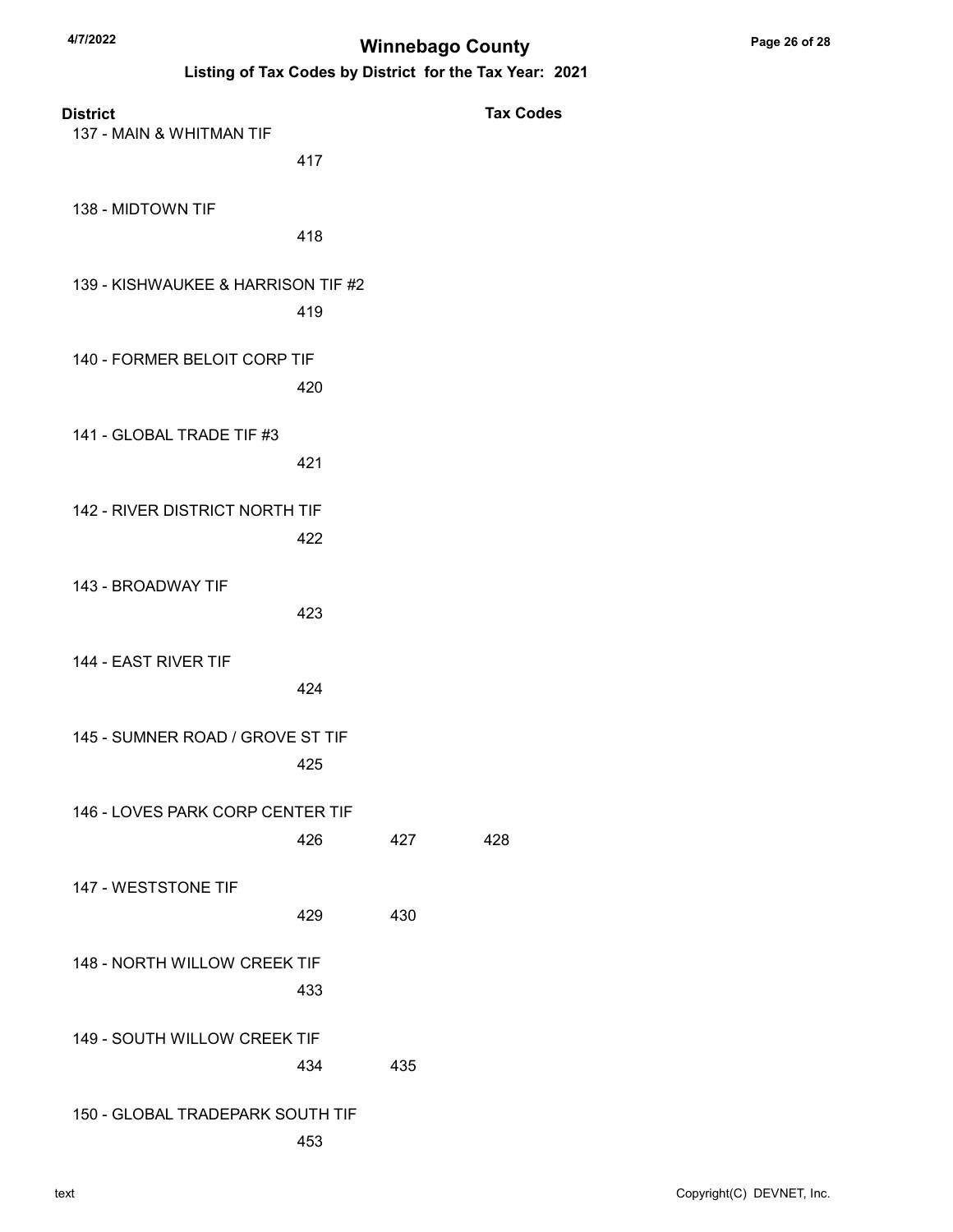| 4/7/2022<br><b>Winnebago County</b>                     |     |     |                  |     |     |
|---------------------------------------------------------|-----|-----|------------------|-----|-----|
| Listing of Tax Codes by District for the Tax Year: 2021 |     |     |                  |     |     |
| <b>District</b><br>151 - I-39 / BAXTER ROAD TIF         |     |     | <b>Tax Codes</b> |     |     |
|                                                         | 438 | 439 | 440              | 441 | 452 |
| 152 - ZENITH CUTTER TIF                                 | 442 |     |                  |     |     |
|                                                         |     |     |                  |     |     |
| 153 - SPRING CREEK LAKES TIF                            | 443 | 444 | 448              | 454 |     |
| 154 - FORMER WARNER ELECTRIC TIF                        | 447 |     |                  |     |     |
| 155 - PERRYVILLE ROAD SSA                               |     |     |                  |     |     |
|                                                         |     |     |                  |     |     |
| 156 - OLDE RIVER RIDGE PLAT 6 SSA                       | 358 | 359 |                  |     |     |
| 157 - JEFFERSON / NORTH 3RD ST TIF                      | 450 |     |                  |     |     |
| 158 - I-39 BAXTER ROAD SSA                              |     |     |                  |     |     |
| 159 - MULFORD & EAST STATE STREET TIF                   |     |     |                  |     |     |
| <b>164 - AUBURN STREET TIF</b>                          | 451 |     |                  |     |     |
|                                                         | 455 |     |                  |     |     |
| 165 - FOREST HILLS ROAD TIF                             |     |     |                  |     |     |
|                                                         | 456 |     |                  |     |     |
| 166 - GARDNER / BLACKHAWK TIF                           | 347 | 348 | 457              | 458 |     |
| 167 - VILLAGE OF ROCKTON DOWNTOWN TIF                   |     |     |                  |     |     |
|                                                         | 401 |     |                  |     |     |
| 168 - AMEROCK HOTEL TIF                                 |     |     |                  |     |     |
|                                                         | 460 |     |                  |     |     |